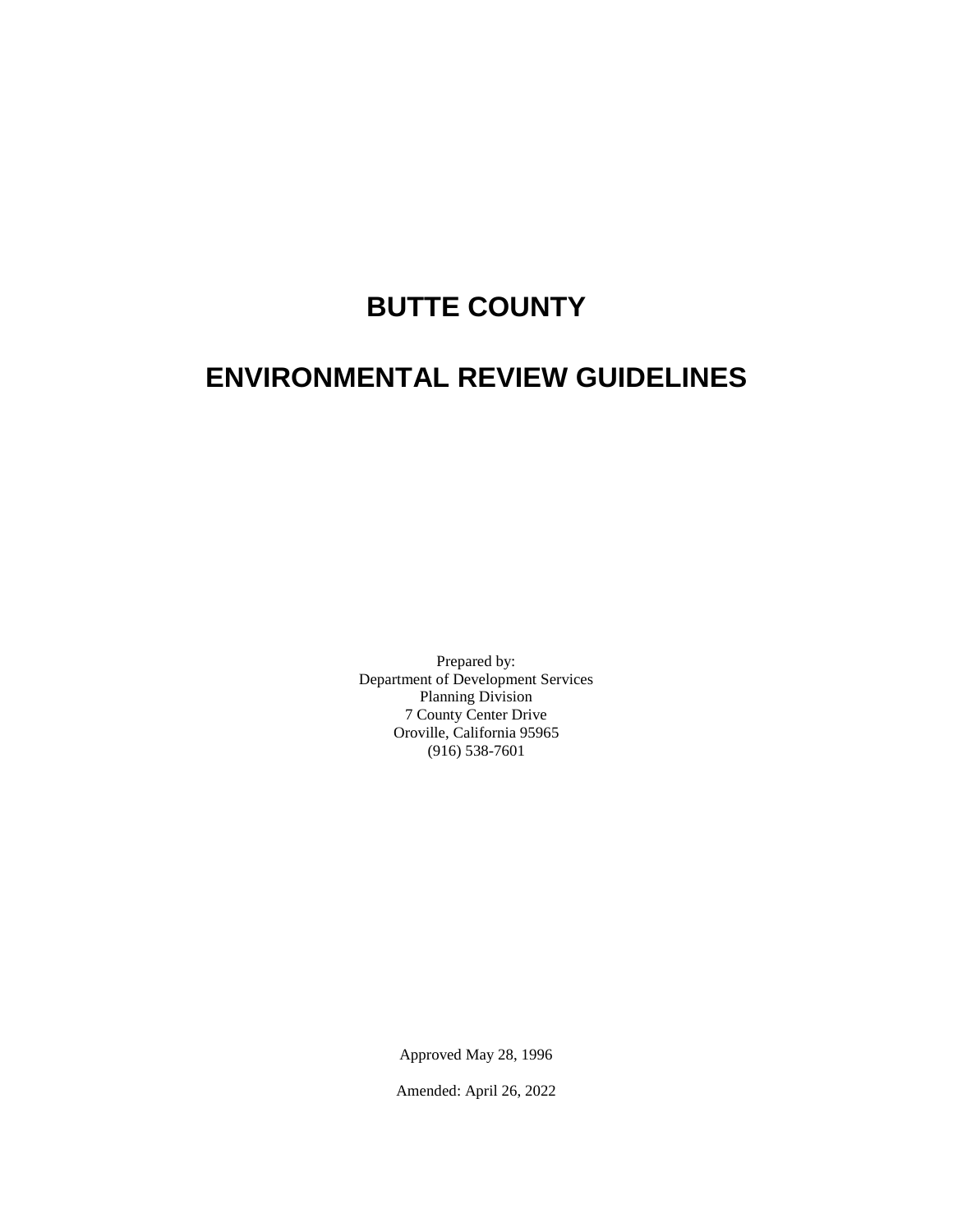# **TABLE OF CONTENTS**

California Environmental Quality Act Implementation Policies and Procedures

|              |           |            | Page |  |  |  |  |
|--------------|-----------|------------|------|--|--|--|--|
| I            |           |            |      |  |  |  |  |
|              | А.        |            |      |  |  |  |  |
|              | <b>B.</b> |            |      |  |  |  |  |
|              | C.        |            |      |  |  |  |  |
| $\mathbf{H}$ |           |            |      |  |  |  |  |
|              | A.        |            |      |  |  |  |  |
|              | <b>B.</b> |            |      |  |  |  |  |
|              |           |            |      |  |  |  |  |
|              |           | 1.         |      |  |  |  |  |
|              |           | 2.         |      |  |  |  |  |
|              |           | 3.         |      |  |  |  |  |
|              | C.        |            |      |  |  |  |  |
|              | D.        |            |      |  |  |  |  |
| III          |           |            |      |  |  |  |  |
|              | A.        | Mitigate 4 |      |  |  |  |  |
|              | <b>B.</b> |            |      |  |  |  |  |
|              | C.        |            |      |  |  |  |  |
|              |           |            |      |  |  |  |  |
|              | D.        |            |      |  |  |  |  |
| IV           |           |            |      |  |  |  |  |
|              | A.        |            |      |  |  |  |  |
|              | <b>B.</b> |            |      |  |  |  |  |
|              | C.        |            |      |  |  |  |  |
|              |           |            |      |  |  |  |  |
| V            |           |            |      |  |  |  |  |
|              | A.        |            |      |  |  |  |  |
|              | <b>B.</b> |            |      |  |  |  |  |
|              |           | 1.         |      |  |  |  |  |
|              |           | 2.         |      |  |  |  |  |
|              |           | 3.         |      |  |  |  |  |
|              | C.        |            |      |  |  |  |  |
|              |           | 1.         |      |  |  |  |  |
|              |           | 2.         |      |  |  |  |  |
|              |           | 3.         |      |  |  |  |  |
|              |           | 4.         |      |  |  |  |  |
|              |           |            |      |  |  |  |  |
|              | D.        |            |      |  |  |  |  |
|              | Ε.        |            |      |  |  |  |  |
|              |           | I.         |      |  |  |  |  |
|              |           | 2.         |      |  |  |  |  |
|              |           | 3.         |      |  |  |  |  |
|              | F.        |            |      |  |  |  |  |
| VI           |           |            |      |  |  |  |  |
|              | A.        |            |      |  |  |  |  |
|              |           | 1.         |      |  |  |  |  |
|              |           | 2.         |      |  |  |  |  |
|              |           | 3.         |      |  |  |  |  |
|              |           |            |      |  |  |  |  |
|              |           | 4.         |      |  |  |  |  |
|              |           | 5.         |      |  |  |  |  |
|              |           | 6.         |      |  |  |  |  |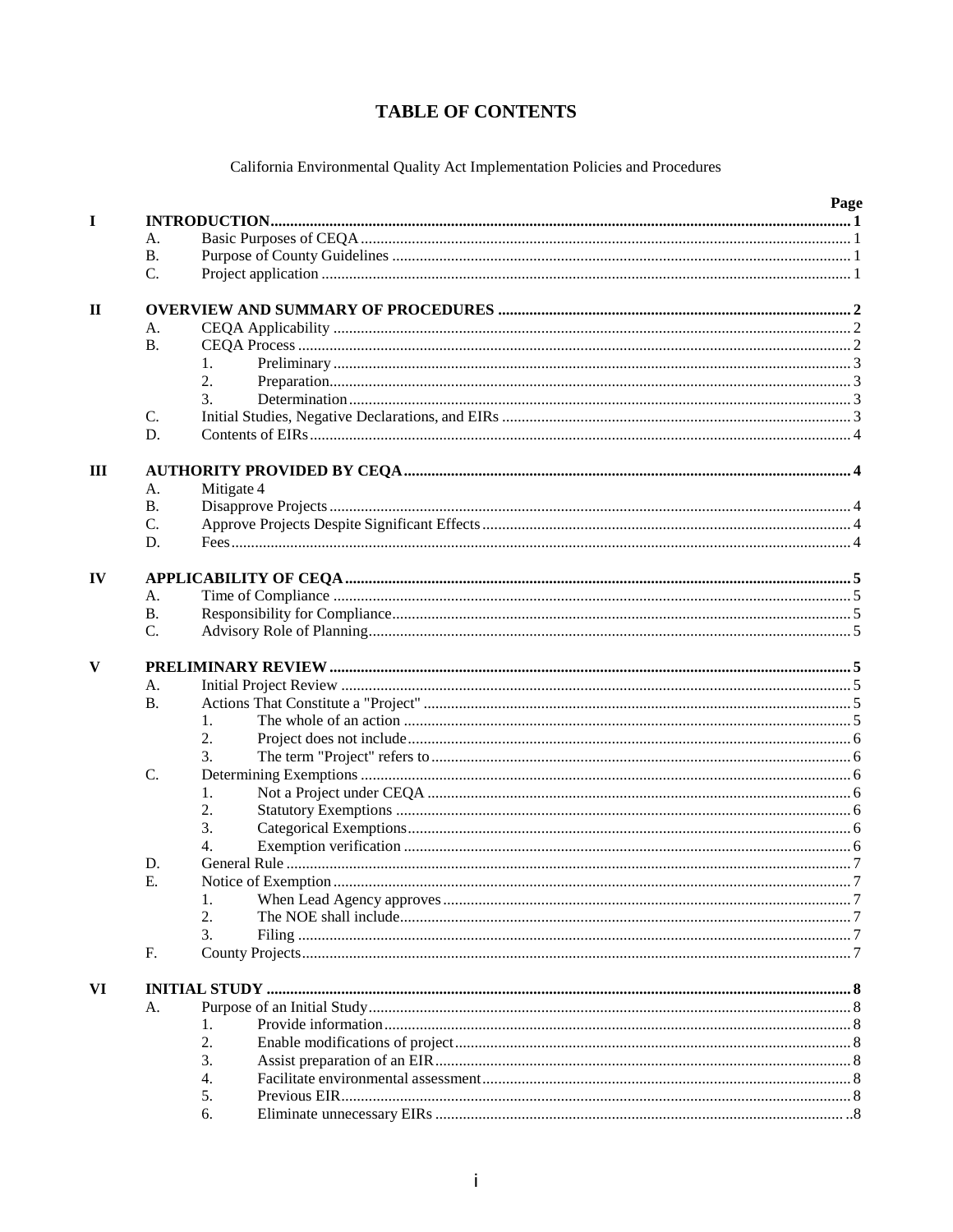|             |           |                  | Page |
|-------------|-----------|------------------|------|
|             | <b>B.</b> |                  |      |
|             | C.        |                  |      |
|             |           | 1.               |      |
|             |           | $\overline{2}$ . |      |
|             | D.        |                  |      |
|             | Ε.        |                  |      |
|             |           | 1.               |      |
|             |           | 2.               |      |
|             | F.        |                  |      |
|             | G.        |                  |      |
|             |           | 1.               |      |
|             |           | 2.               |      |
|             |           | 3.               |      |
|             |           | 4.               |      |
|             |           | 5.               |      |
| VII         |           |                  |      |
|             | А.        |                  |      |
|             |           | 1.               |      |
|             |           | 2.               |      |
|             | <b>B.</b> |                  |      |
|             |           | 1.               |      |
|             |           | 2.               |      |
|             |           | 3.               |      |
|             |           | 4.               |      |
|             |           | 5.               |      |
|             | C.        |                  |      |
|             | D.        |                  |      |
|             | Ε.        |                  |      |
|             | F.        |                  |      |
| <b>VIII</b> |           |                  |      |
|             | A.        |                  |      |
|             | В.        |                  |      |
|             | C.        |                  |      |
|             | D.        |                  |      |
|             | Ε.        |                  |      |
|             | F.        |                  |      |
|             | G.        |                  |      |
|             | H.        |                  |      |
|             | I.        |                  |      |
|             | J.        |                  |      |
|             | Κ.        |                  |      |
|             | L.        |                  |      |
|             | M.        |                  |      |
|             | N.        |                  |      |
|             | O.        |                  |      |
|             | Ρ.        | Findings 18      |      |
|             | Q.        |                  |      |
|             | R.        |                  |      |
|             | S.        |                  |      |
|             |           |                  |      |
| IX.         |           |                  |      |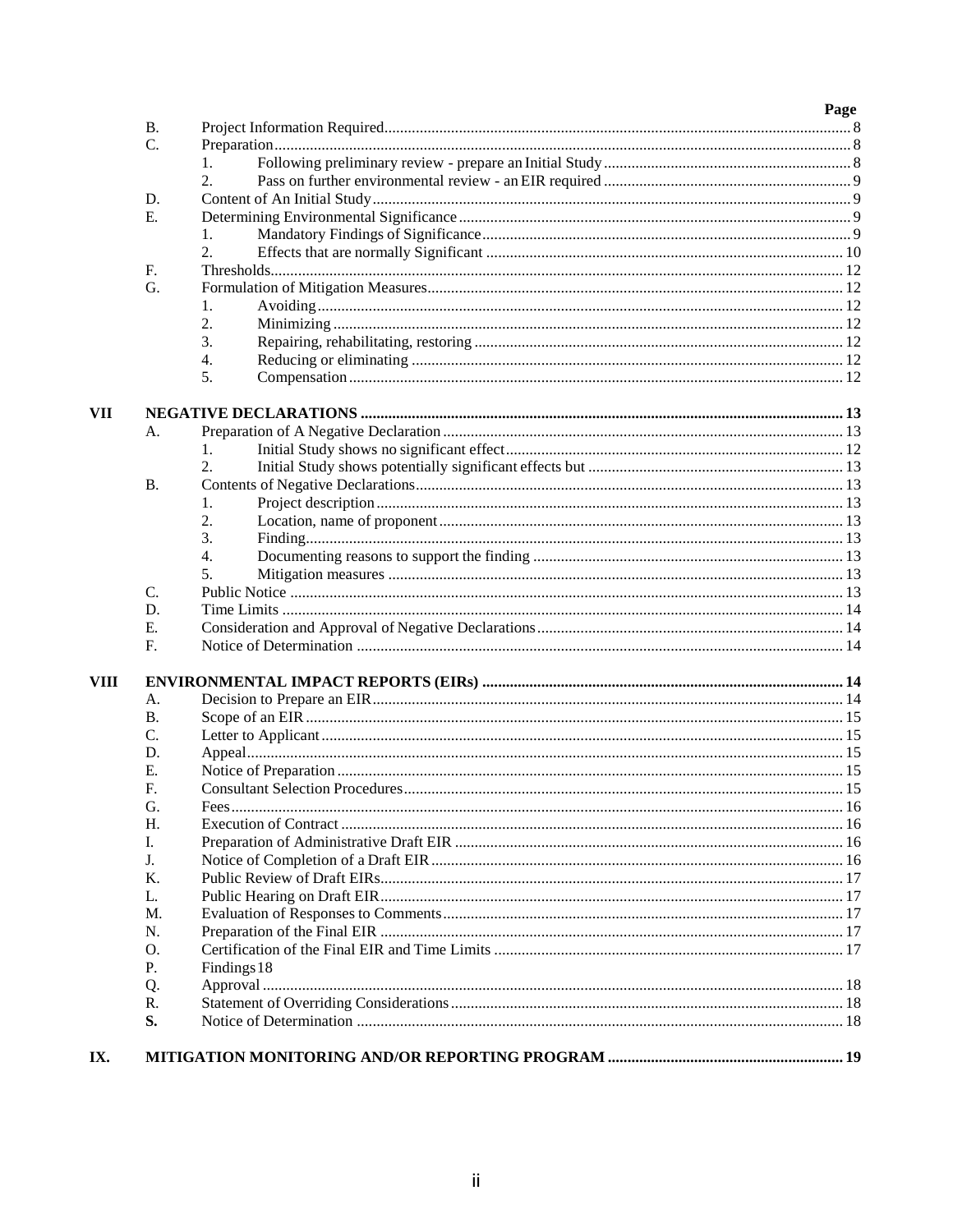## **APPENDICES**

| A. | CEQA List of Effects & Projects/Nonprojects: |
|----|----------------------------------------------|
|    | List of Significant Effects                  |
|    | Projects                                     |

B. Exemptions:

Statutory

Categorical

- C. Environmental Information Form
- D. Environmental Checklist: Initial Study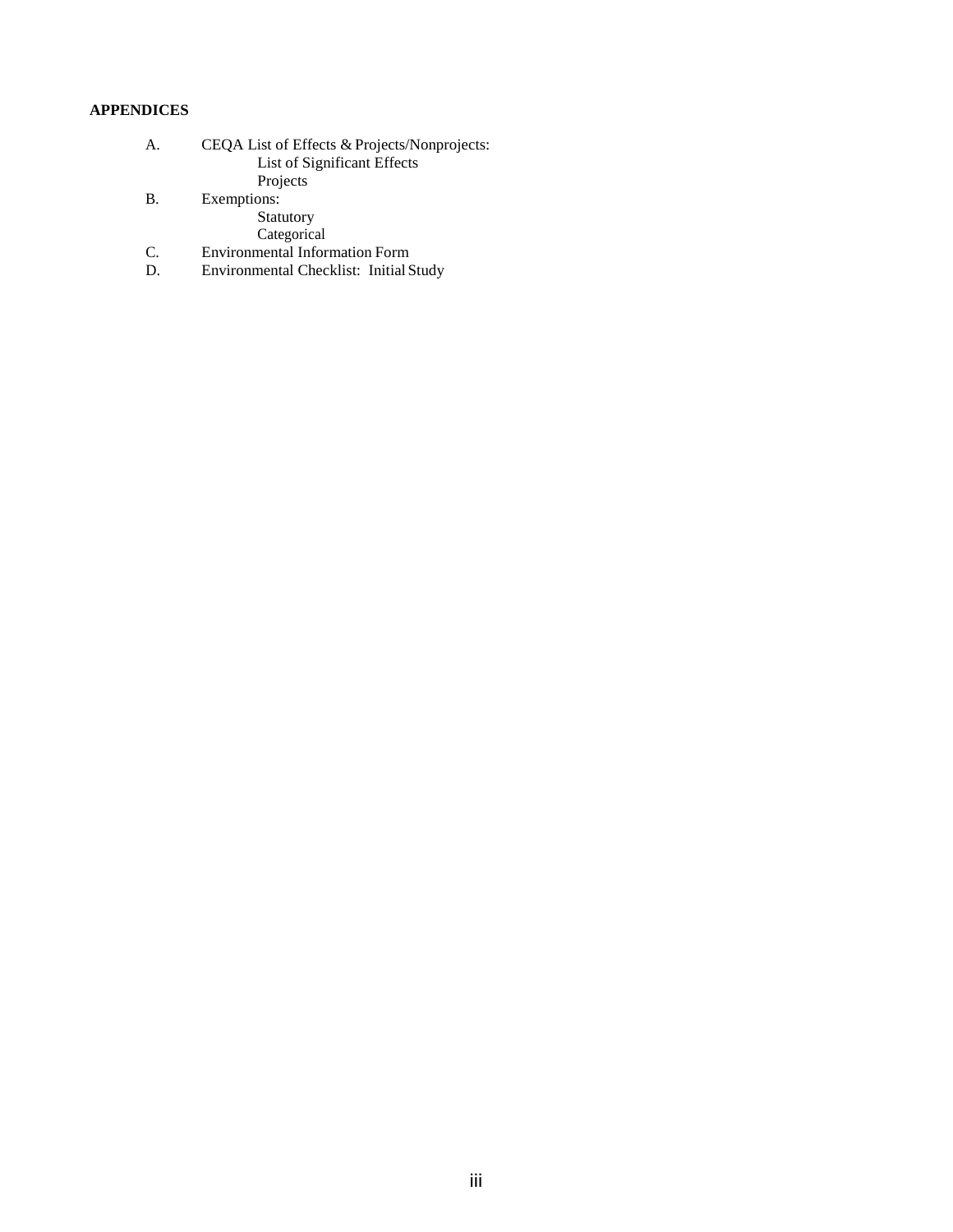# **I. INTRODUCTION**

The California Environmental Quality Act (CEQA) of 1970 (as amended) is California's most fundamental and far reaching environmental law. CEQA is a procedural act that governs the review and approval process of most developments in California. These policies and procedures are written for the purpose of implementing the requirements of CEQA as contained in §21000 et seq of the Public Resources Code (PRC) and the state CEQA Guidelines as contained in §15000 et seq of the California Code of Regulations (CCR).

## **A. BASIC PURPOSES OF CEQA (§15002)**

The basic purposes of CEQA are to:

- (1) inform governmental decision-makers and the public about the environmental effects of proposed activities;
- (2) involve the public in the decision-makingprocess;
- (3) identify ways that damage to the environment can be avoided or significantly reduced; and,
- (4) prevent environmental damage by requiring changes in projects through the use of alternatives, mitigation measures, or both.

## **B. PURPOSE OF COUNTY GUIDELINES**

Butte County's Environmental Review Guidelines (hereafter referred to as Guidelines) set forth comprehensive procedures for complying with the California Environmental Quality Act (CEQA). CEQA requires each public agency to adopt guidelines (objectives, criteria, and specific procedures) for administering its responsibilities under CEQA (§15022 of CAC and §21000 et seq of PRC). The purpose of these Guidelines is to protect both local and regional environmental resources in a manner that reflects local values.

An additional purpose of these Guidelines is to implement Section 15006: to reduce delay and paperwork in determining if CEQA applies to particular projects. Section 15006 enumerates methods for conducting environmental review of projects that are not exempt. The intent of this document is to translate the myriad of State laws and judicial interpretations into a precise guide for use by the County, project proponents, and generalpublic.

Butte County's CEQA Guidelines summarize State law. Please refer to the State CEQA Guidelines (California Code of Regulations Sections in parentheses) for more detail.

## **C. PROJECT APPLICATION**

- 1. Review of Application For Filing All applications for non-exempt land development projects shall be filed with the County and shall include the following:
	- a. A fully completed and signed Application Form.
	- b. A fully completed and signed Environmental Information Form(see Appendix C).
	- c. The appropriate environmental review fee as set forth on the County's fee schedule.
- 2. Review of Application For Completeness The County shall determine in writing whether an application is complete within 30 calendar days of receipt (filing). If the application is determined to be incomplete, within this 30 calendar day period, it shall be returned to the

<sup>■</sup> Department of Development Services ■ Planning Division ■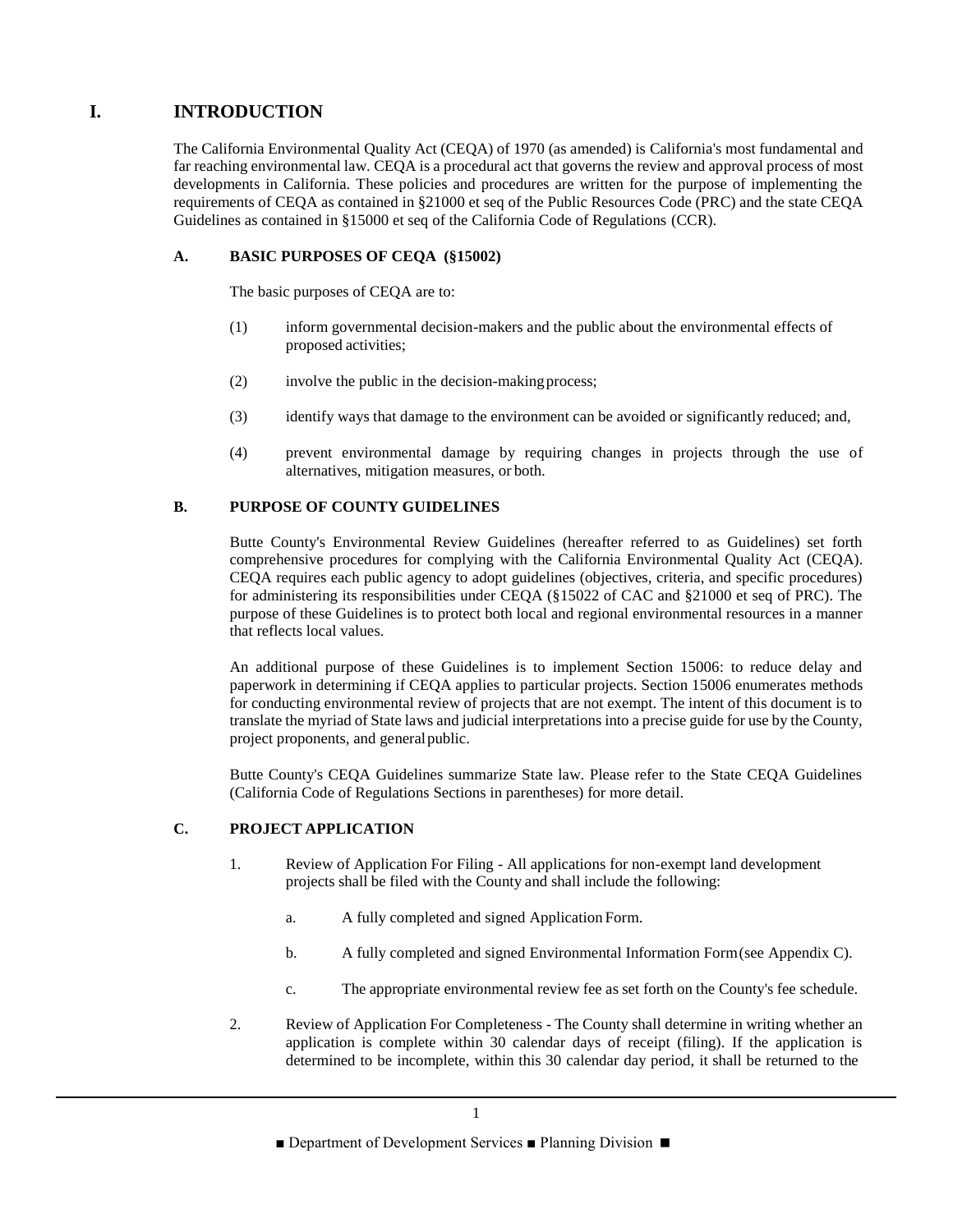applicant with a written specification as to why it is not complete and with suggested revisions to ensure completeness. The applicant has 30 calendar days to provide a specified number of copies of the requested information and the County has 30 calendar days to determine whether the resubmitted application is complete. This cycle may be repeated one more time. If the application is still determined to be incomplete, the project shall be determined to be withdrawn by the County, unless an appeal is filed regarding that determination. If a dispute arises as to the resubmitted application's completeness, the applicant may appeal the matter to the Director of Development Services. There shall be a final written determination of completeness within 60 calendar days of appeal.

- 3. Additional Information After an application has been accepted as complete, the County may require the applicant to submit additional information needed for environmental evaluation (Initial Study) of the project.
	- a. If the applicant is unable to supply the additional information needed for the County to complete its environmental evaluation within the 30 calendar day period, (after application has been determined to be complete), this timeline is suspended and processing of the application shall cease until the applicant provides the additional information.
	- b. If the applicant is unwilling to provide this additional information, thereby making it impossible for the County to perform an adequate Initial Study, then the project will be sent to the approving authority with a staff recommendation for Denial Without Prejudice.
- 4. If the County determines that an EIR will be required for a project, the County may skip further initial review of the project and begin work directly on the EIR process. The County shall identify the significant effects of the project upon which the EIR shall focus. The County shall indicate briefly its reasons for determining that other effects would not be significant or potentially significant.

## **II. OVERVIEW AND SUMMARY OF PROCEDURES**

The following subsections provide the procedures for following CEQA requirements. See Appendix A for helpful flowcharts, outlines, and time periods.

## **A. CEQA APPLICABILITY**

A proposed activity or application must first be evaluated to determine if it is for a "project" and is, therefore, subject to further CEQA review. A project is defined as any discretionary action that may cause a physical change to the environment. A project is the whole of an action that might result in a physical change to the environment, directly or ultimately. However, if the proposed activity is a project under CEQA, it may still be exempt from environmental review (see categorical exemptions and "general rule" exemptions, AppendixB).

## **B. CEQA PROCESS (three separate steps):**

There are three steps in the CEQA process that incorporate environmental documentation. These three separate steps are taken in deciding which environmental document to prepare for a project subject to CEQA.

**1.** Preliminary review of a project to determine whether it is subject to CEQA, or is exempt;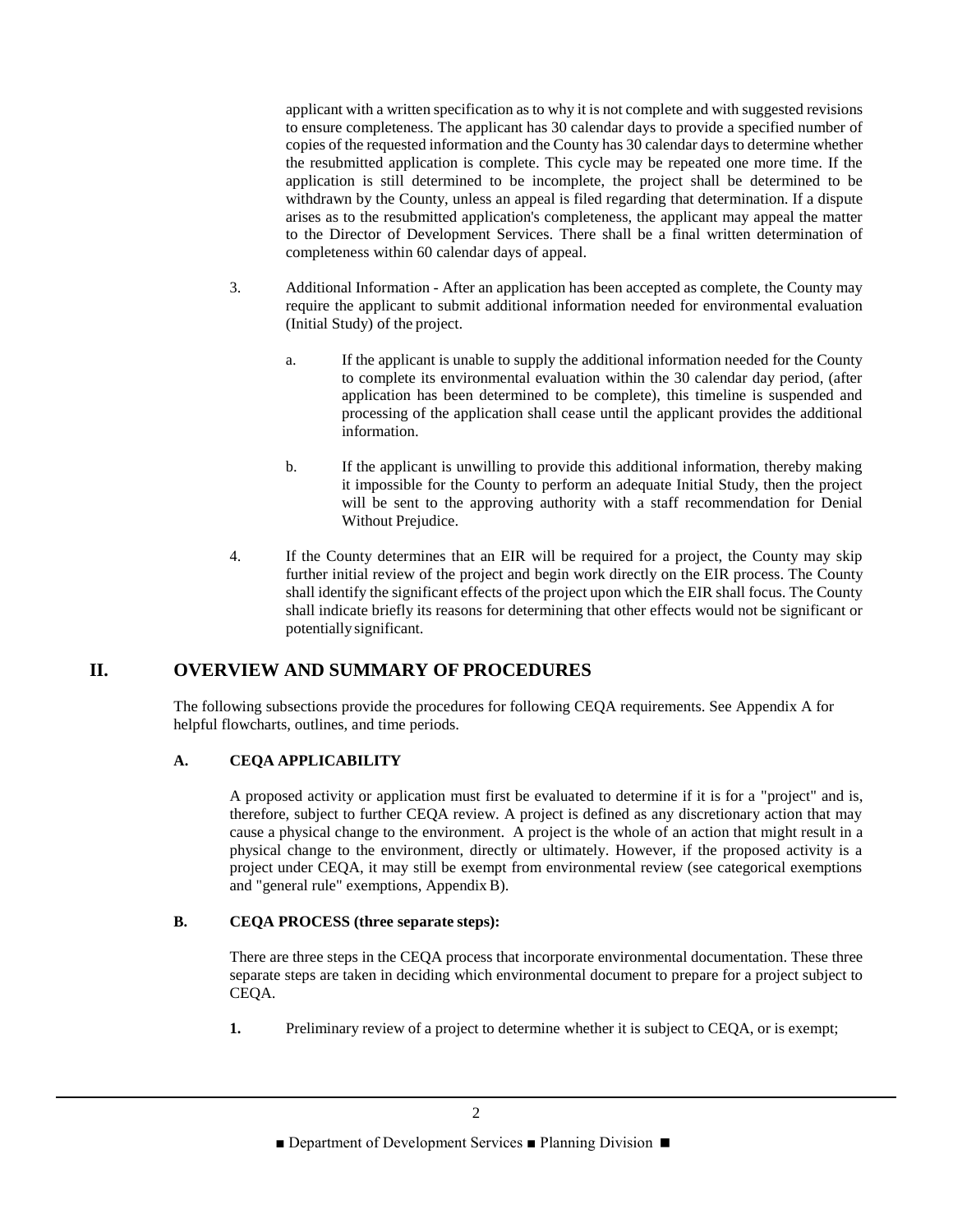- **2.** Preparation of an Initial Study to determine whether the project may have any significant environmental effects.
- **3.** Preparation of environmental document:

a. If the Initial Study shows that there is no substantial evidence that the project may have a significant impact, the County prepares a Negative Declaration.

b. If the Initial Study shows the project may have a significant impact but can the project can revised to avoid or mitigate the impact, the County prepares a Mitigated Negative Declaration.

c. If the Initial Study shows the project may have a significant impact that cannot be avoided or adequately mitigated, the County requires the preparation of an EIR (Guidelines  $$15002(k)$ ).

## **C. INITIAL STUDIES, NEGATIVE DECLARATIONS, AND ENVIRONMENTAL IMPACT REPORTS (EIRs)**

**Initial Study.** If the proposed activity is a project under CEQA (Guidelines, §15378), and is not exempt from review, the County will prepare an Initial Study. Where an EIR is required the preparation of an Initial Study is at the option of the County. The Initial Study determines whether a negative declaration, a mitigated negative declaration, or an Environmental Impact Report (EIR) is needed.

If the Initial Study identifies potentially significant impacts resulting from a project, the County may consult with the applicant to determine if the applicant is willing to modify the project to reduce or avoid the significant effects identified in the Initial Study (§ 15063(g)). The applicant may make changes to the project, or agree to changes suggested by the County in order to avoid or reduce to insignificance potential impacts  $(\S15063(c)(2)$  and  $\S15070(b)(1))$ . For public projects see Section V "Preliminary Review" (B)(1)(a).

**Negative Declaration.** If no significant impacts are identified, a Negative Declaration is prepared. A Negative Declaration is a written statement by the County describing why a project will not have a significant impact on the environment and therefore does not require the preparation of an EIR. A Negative Declaration may be prepared when no substantial evidence exists that the project may have a significant environmental effect (Guidelines, §15070).

**Mitigated Negative Declaration.** If the County determines that project revisions or mitigation measures are needed to lessen the impacts to an insignificant level or to avoid significant impacts, then a mitigated Negative Declaration is prepared. (§15041(a)).

**Focused EIR (PRC**  $\langle$  **21158).** "A focused environmental impact report is an environmental impact report on a subsequent project identified in a master environmental impact report. A focused environmental impact report may be utilized only if the lead agency finds that the analysis in the master document of cumulative impacts, growth inducing impacts, and irreversible significant effects on the environment is adequate for the subsequent project. The focused environmental impact report shall incorporate, by reference, the master environmental impact report and analyze only the subsequent project's additional significant effects on the environment . . . and any new or additional mitigation measures or alternatives that were not identified and analyzed by the master environmental impact report."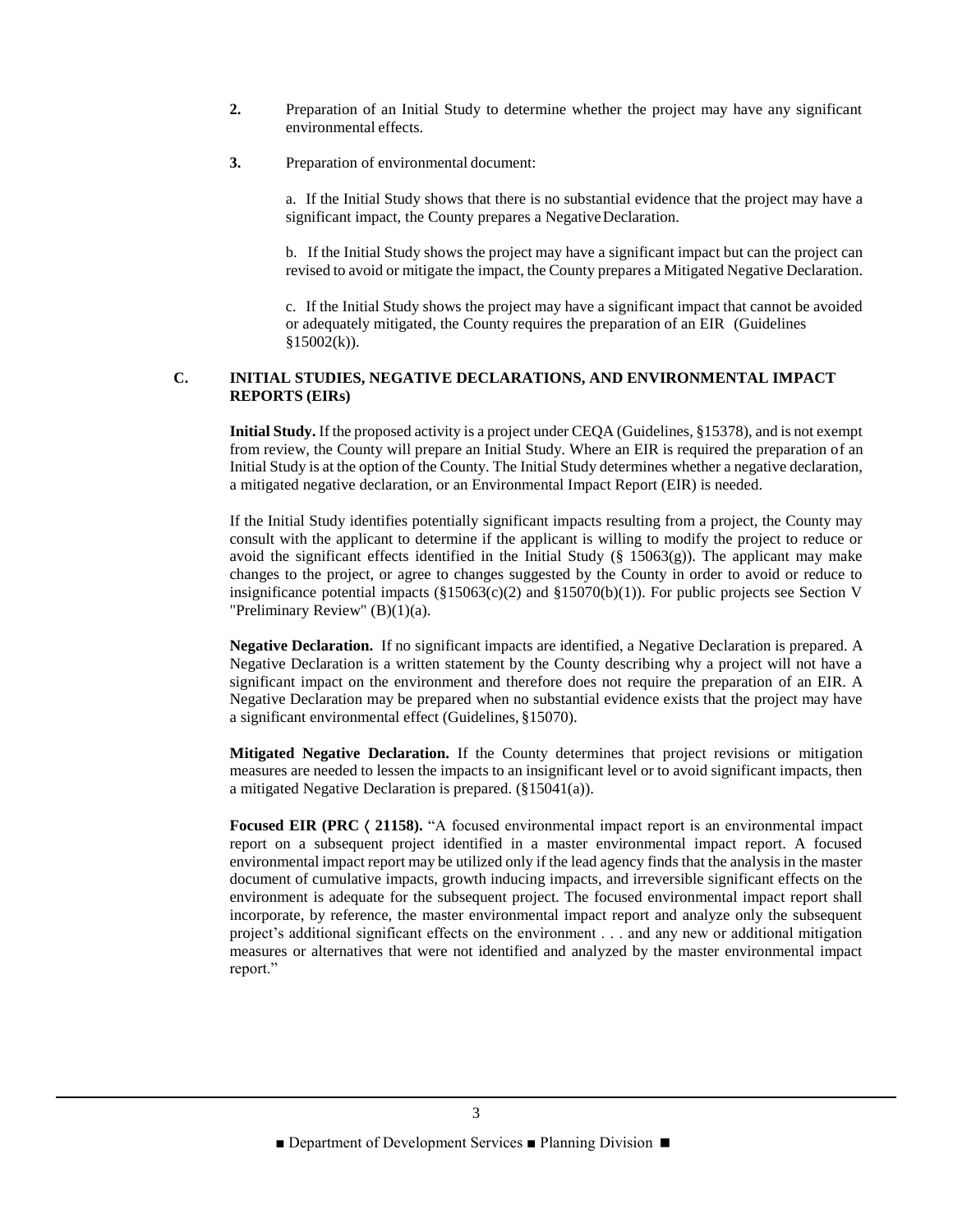**Full EIR.** A full EIR shall be required when the physical conditions exist within an area which will be affected by a proposed project including land, air, water, minerals, flora, fauna, ambient noise, and objects of historical or aesthetic significance.

**D. CONTENTS OF EIRs (§15120 et seq):** The required contents of EIRs, as set forth in Article 9 of the State Guidelines, are hereby incorporated byreference.

## **III. AUTHORITY PROVIDED BY CEQA (§15040)**

CEQA gives the County, as lead agency, authority to mitigate, disapprove, or approve projects despite significant impacts, and to charge fees to recover costs incurred in the preparation of the environmental documentation.

#### **A. MITIGATE (§15041(a)):**

The County has authority to require changes in the project to lessen or avoid significant effects on the environment (Guidelines §15041(a), 15042, & 15064(b); Public Resources Code §21002 & 21004). The County shall draft mitigation measures to achieve the objective of mitigating or avoiding significant effects on the environment identified in the Initial Study.

## **B. DISAPPROVE PROJECTS (§15042):**

The County may disapprove a project, if necessary, to avoid one or more significant effects on the environment that would occur if the project were approved.

#### **C. APPROVE PROJECTS DESPITE SIGNIFICANT EFFECTS (§15043):**

The County may approve a project despite significant environmental effects identified in an EIR if: the County makes a fully informed and publicly disclosed decision that there is no feasible way to lessen or avoid these effects; and the County adopts, when certifying the EIR, a Statement of Overriding Considerations to address those significant environmental effects. Findings shall be included identifying expected benefits from the project that outweigh the adverse impacts or the costs of mitigating the impacts of the project.

#### **D. FEES (§15045):**

The County, as a lead agency, may charge and collect reasonable fees in order to recover the estimated cost in preparing an Initial Study, Negative Declaration or mitigated Negative Declaration, and/or EIR. These fees are subject to periodic review and adjustment in order to assure that County costs are recovered.

Administrative costs incurred by the County for time and materials for review and processing the environmental documentation will be estimated. Established fees for development applications include the estimated cost for preparation of an initial study and a Negative Declaration or Mitigated Negative Declaration. Fees for the cost of preparation of an EIR shall be based upon the hourly fees established by Section 3-044 of the Butte County Code and/or upon the cost of the consultant's services as established by the tri-party agreement. See Part VIII, G and H.

Costs for the preparation of an EIR will be estimated on a case by case basis depending upon the scope of the EIR, and a deposit required in at least 50 percent of the amount of the estimate. Certification of the final EIR will not be scheduled unless the account is in excess of the estimate/deposit in order to cover the costs of finalizing the EIR.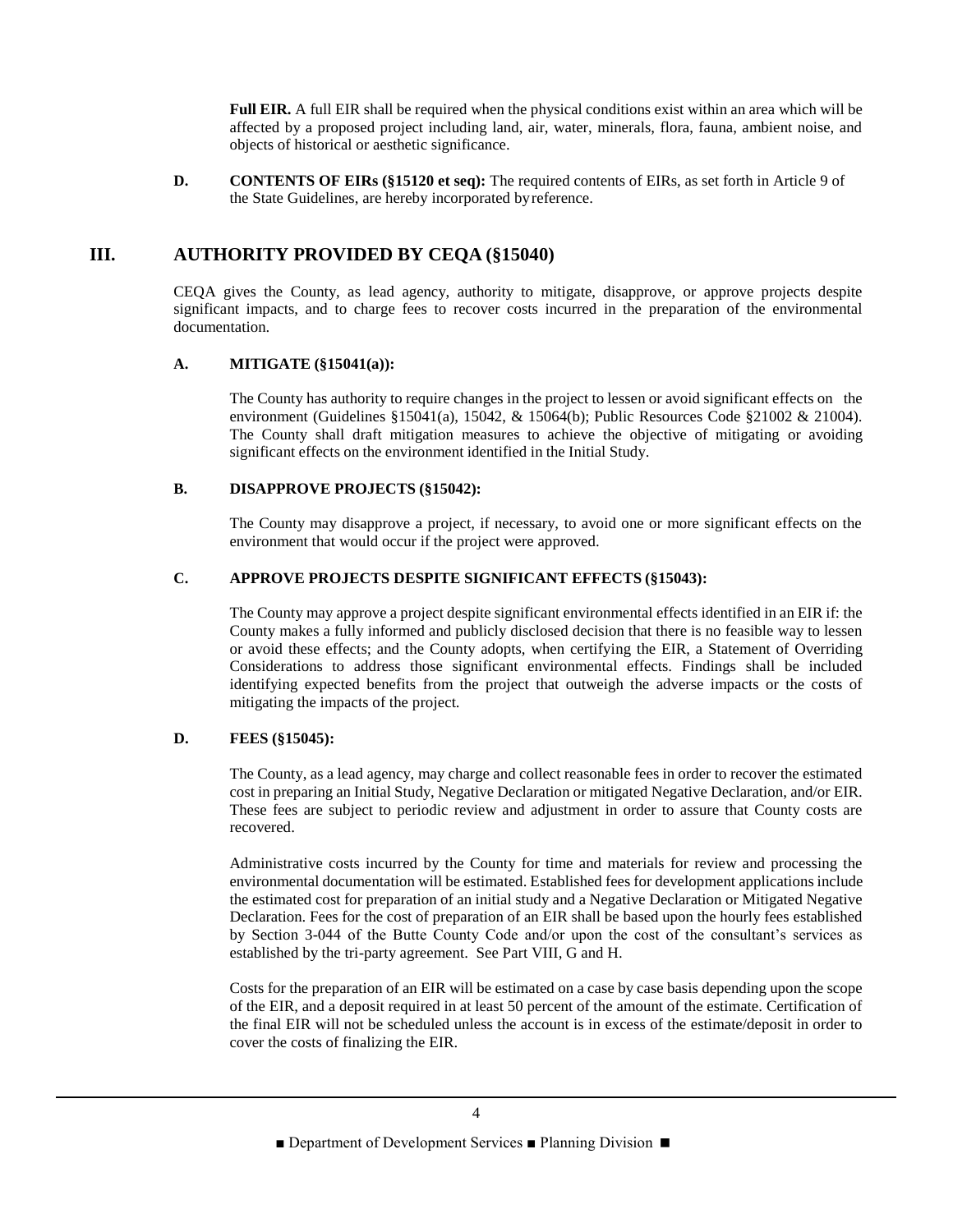# **IV. APPLICABILITY OF CEQA (§15002)**

## **A. TIME OF COMPLIANCE**

The County will comply with CEQA procedures as set forth in these guidelines whenever the County proposes to carry out or approve a project. CEQA review, preparation, and certification of appropriate documentation occurs prior to or concurrently with an approval of a private project or authorization of a public project.

## **B. RESPONSIBILITY FOR COMPLIANCE**

The Director of Development Services, or the Director's designee, shall ensure that these guidelines are followed for public and private projects. These guidelines apply to all agencies of the County.

## **C. ADVISORY ROLE OF DEVELOPMENT SERVICES**

The Director of Development Services, or the Director's designee, will provide direction, guidance, advice and consultation to other County departments at their request with respect to interpretation of CEQA, State Guidelines or these Guidelines.

## **V. PRELIMINARY REVIEW**

## **A. INITIAL PROJECT REVIEW**

All activities that are initiated by the County, which are determined to be a project under CEQA, funded in whole or part by the County, or require authorization or entitlement from the County are subject to CEQA review. County staff, with primary responsibility for processing, reviewing, or authorizing activities affecting the environment should be familiar with these guidelines. Most activities that are not exempt from CEQA will be reviewed or processed by the Department of Development Services.

## **B. ACTIONS THAT CONSTITUTE A "PROJECT" (Government Code, §65100-66700)**

Except as otherwise provided, these Guidelines shall apply to Discretionary Projects proposed to be carried out or approved by the County. A project is defined as:

- 1. The whole of an action, which has a potential for resulting in a physical change in the environment, directly or ultimately, and that is any ofthe following:
	- a. An activity directly undertaken by any public agency including but not limited to public works construction and related activities, clearing or grading of land, improvements to existing public structures, enactment and amendment of zoning ordinances, and the adoption and amendment of local general plans or elements thereof pursuant to Government Code §65100-65700.
	- b. An activity undertaken by a person which is supported in whole or in part through public agency contracts, grants, subsidies, loans, or other forms of assistance from one or more public agencies.
	- c. An activity involving the issuance to a person of a lease, permit, license, certificate, or other entitlement for use by one or more public agencies.
- 2. Project does not include: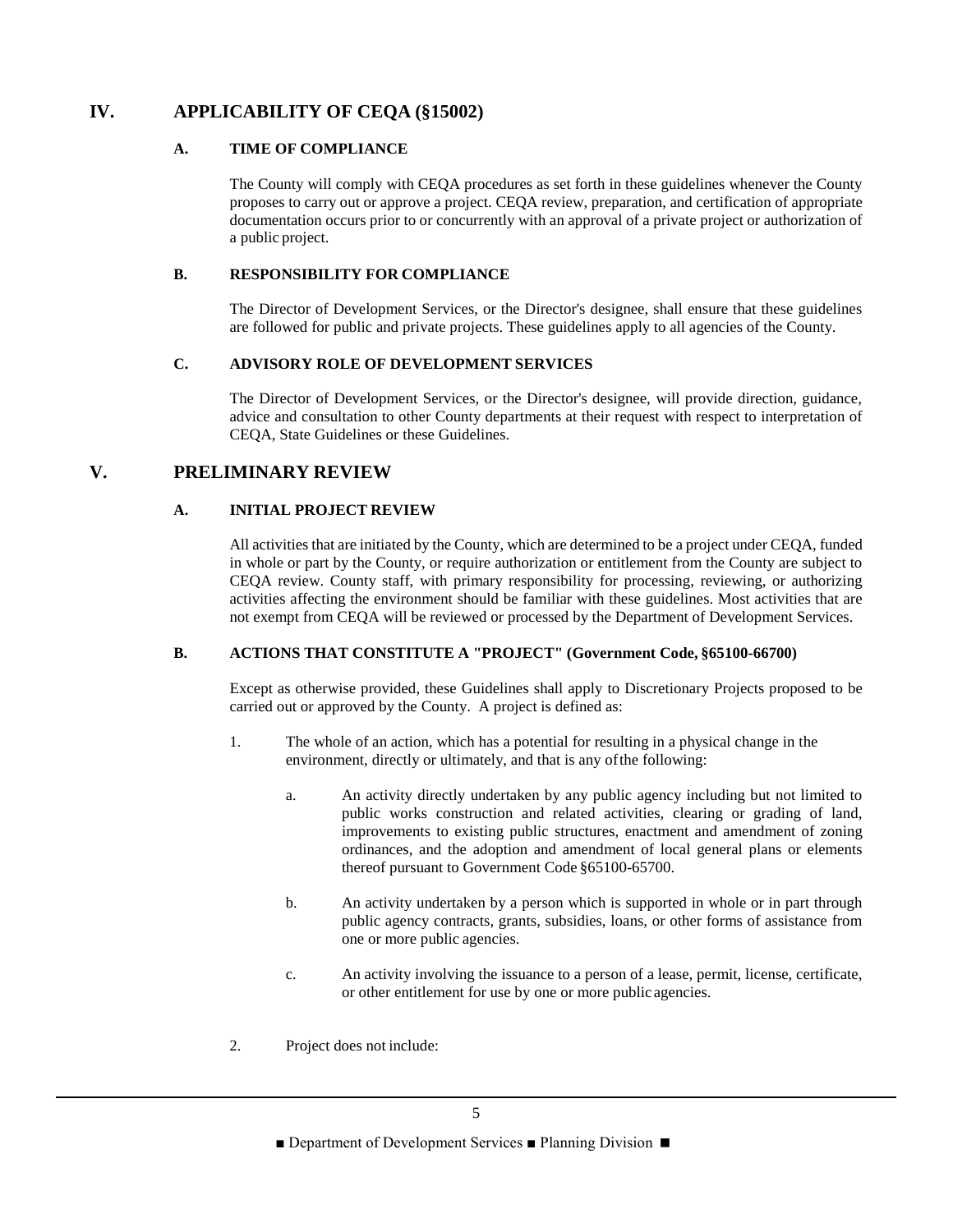- a. Anything specifically exempted by state law;
- b. Proposals for legislation to be enacted by the StateLegislature;
- c. Continuing administrative or maintenance activities, such as purchases for supplies, personnel-related actions, emergency repairs to public service facilities, general policy and procedure making (except as they are applied to specific instances covered above);
- d. The submittal of proposals to a vote of the people of the state or of a particular community;
- e. The closing of a public school and the transfer of students to another school where the only physical changes involved are categoricallyexempt.
- 3. The term "project" refers to the activity which is being approved and which may be subject to several discretionary approvals by governmental agencies. The term "project" does not mean each separate governmental approval.

## **C. DETERMINING EXEMPTIONS**

Generally, there are two types of exemptions: statutory and categorical. Statutory exemptions apply to projects that the State Legislature has ruled to have insignificant effects. Statutory exemptions include ministerial projects and emergency projects.

The County has 30 calendar days in which to determine whether a project is exempt or not. The County must act on a project determined to be exempt within 90 calendar days after determination of exemption. However, any project that may cause significant environmental impacts, regardless of its listing as a categorical exemption, is subject to environmental review under CEQA (§15300.2). After approving an exempt project, the County may file a Notice of Exemption with the County Clerk. All proposed activities must be reviewed to determine if one of the following exemptions is appropriate:

- **1. Not a Project under CEQA:** If a proposed activity is not a project, it is exempt from CEQA review.
- **2. Statutory Exemptions:** Certain activities have been exempted from CEQA by the Legislature. These exemptions include feasibility or planning studies, ministerial projects, and emergency actions. A complete list of statutory exemptions is included in Appendix B.
- **3. Categorical Exemptions:** Certain classes or "categories" of projects have been determined by the State's Secretary for Resources to have an insignificant effect on the environment, and are known as categorical exemptions. Currently, the State's CEQA Guidelines recognize 29 classes of categorically exempt projects. A complete list of these exemptions is included in Appendix B.
- **4. Exemption Verification:** If a project falls within a Categorical Exemption category, the Lead Division shall make an additional inquiry as to whether the Categorical Exemption is inapplicable, because of the existence of anyof the following factors:
	- a. There are unusual circumstances creating the reasonable possibility of significant effects (e.g., an otherwise exempt project located in a wetland).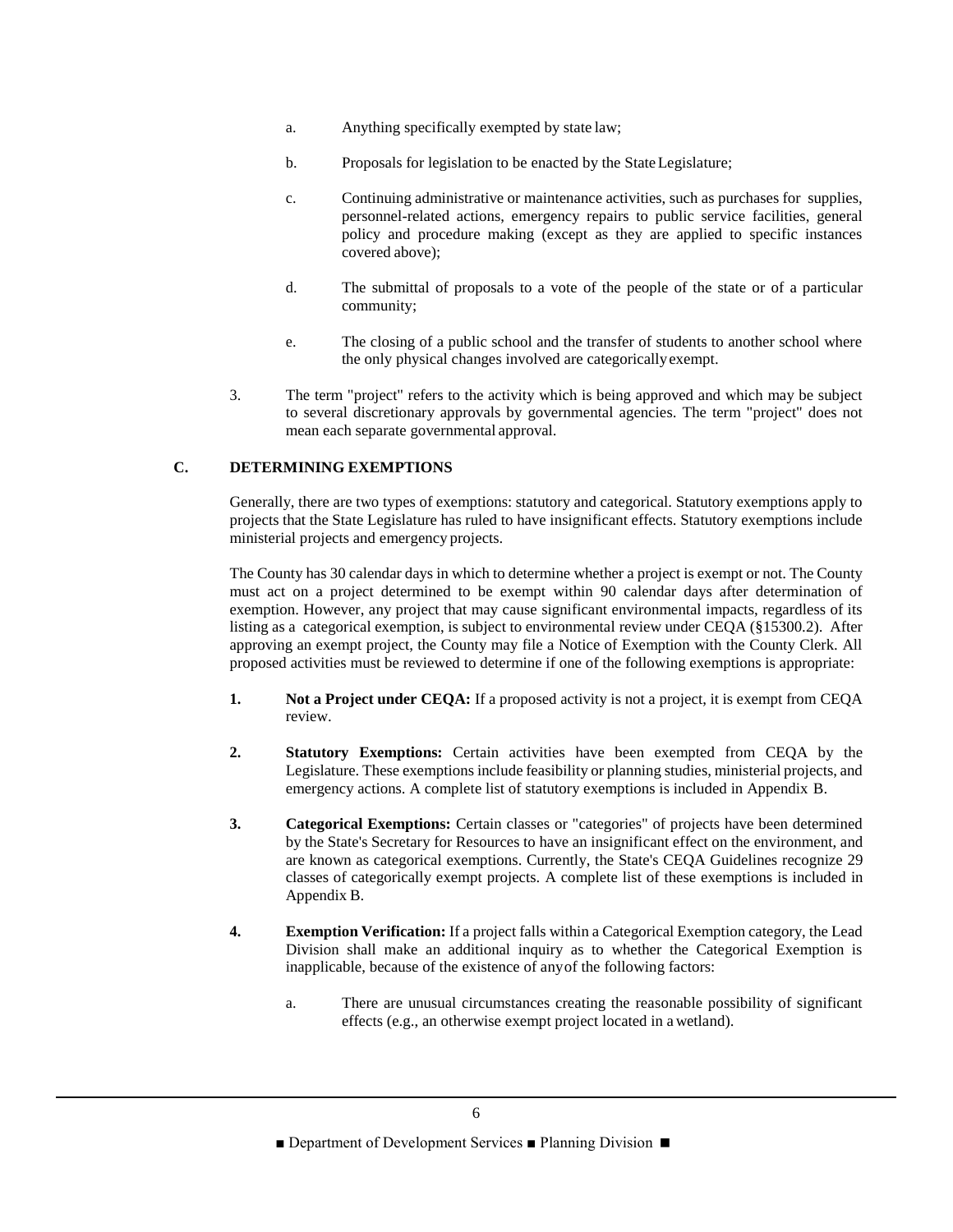- b. The project and successive projects of the same type in the same place will result in Cumulative Impacts.
- c. For classes 3, 4, 5, 6, and 11, the project may affect an environmental resource of hazardous or critical concern officially adopted pursuant to law (e.g., an otherwise exempt project that would impact habitat of an endangered species).

If any of these factors cause the Categorical Exemption to be inapplicable, the applicant shall be required to submit an Environmental Information Form and a detailed project description. Additional information, data, studies, and the like, may be required of the applicant in order for the County to make an environmental determination.

## **D. GENERAL RULE**

Where it can be seen with certainty that there is no possibility that the activity in question may have a significant effect on the environment, the activity is not subject to environmental review.

In such cases, the activity is covered by the general rule that CEQA applies only to projects which have the potential for causing a significant effect on the environment (Guidelines,  $\S 15061(b)(e)$ ).

## **E. NOTICE OF EXEMPTION (§15062)**

If a determination is made that the activity is exempt from CEQA, a Notice of Exemption (NOE) may be filed with the County Clerk.

- 1. When the County approves or decides to carry out the project, the filing of a Notice of Exemption shall be posted within 24 hours of receipt in the office of the County Clerk. It also requires the clerk to return the notice after it was posted for thirty days to the local agency. The local agency must then retain the notice of nine months. Filing the NOE initiates a 30 calendar day statute of limitations period on legal challenges to the County's determination that the project is exempt from CEQA. If a Notice of Exemption is not filed, a 180 calendar day statute of limitations shall apply.
- 2. The NOE shall include a brief description of the project, findings of exemption, including citation to the State CEQA Guidelines section under which it is found exempt, and reasons supporting those findings. For private projects, the notice shall include a certification that the County has independently reviewed information submitted by the project applicant which supports the exemption.
- 3. If filed, the notice shall be filed with the County Clerk. If state resources could be affected the NOE shall be filed with the Office of Planning and Research (OPR). Copies of the NOE shall be available for public inspection.

## **F. COUNTY PROJECTS: ENVIRONMENTAL REVIEW PROCEDURES (§15378(a)(1):**

When the County, or any of its departments, as the Lead Agency, contemplates any activity resulting in physical change in the environment, including but not limited to Public Works construction and related activities, clearing or grading of land, improvements to existing public structures, enactment and amendment of zoning ordinances initiated by the County, and the amendment of the Butte County General Plan or any of its elements, the following procedures shall be followed.

The department which contemplates the activity shall request the Planning Division to determine whether the activity qualifies for an exemption. If the activity is exempt, no EIR is required and regular processing of plans for the activity may continue without further environmental review.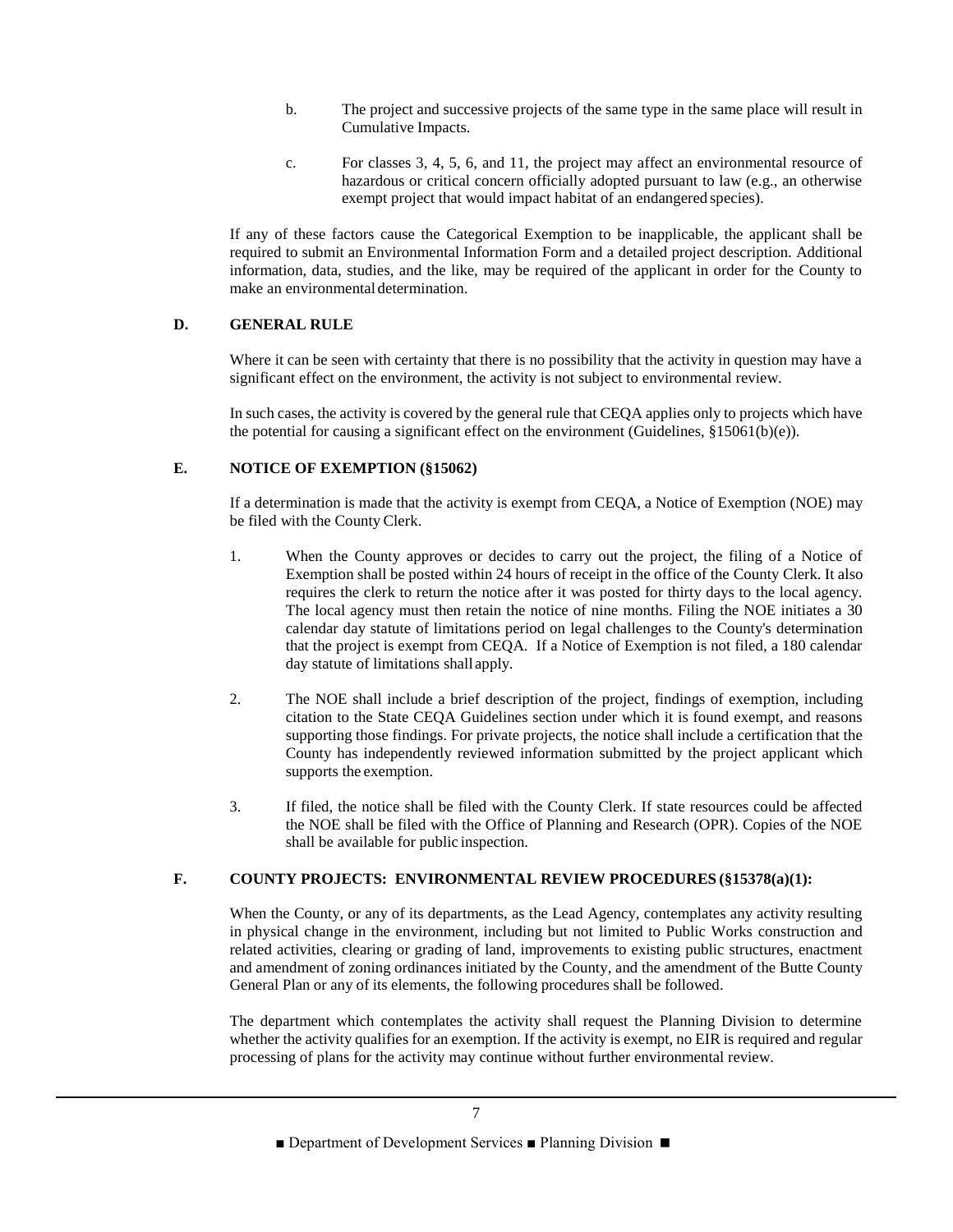If the activity is not exempt, the department shall forward its plans and specifications to the Planning Division. Upon receipt of the plans and specifications for the project, the Planning Division shall conduct an Initial Study to determine if the project may have a significant effect on the environment. The environmental review process from that point on, including determinations and filing of notices, will be conducted in the same manner as specified above in the procedures for environmental review of private projects, with the department proposing to carry out the project being treated as the "applicant."

## **VI. INITIAL STUDY**

The County will prepare an Initial Study within 30 calendar days after determining the application complete. The 30 calendar day period may be extended 15 calendar days upon the consent of the County and the project applicant. (For public projects, these time limits do not apply.) Staff recommendations for requiring particular environmental documents may be appealed in writing, within ten (10) calendar days, to the approving agency for the project upon payment of proper fees.

## **A. PURPOSES OF AN INITIAL STUDY:**

- **1.** Provide the County with information to use as the basis for deciding whether to prepare an EIR or Negative Declaration  $(\S15063(c)(1))$ ;
- **2.** Enable an applicant or the County to modify a project, avoiding, or mitigating adverse impacts thereby enabling the project to qualify for a NegativeDeclaration;
- **3.** Assist the preparation of an EIR, if one is required;
- **4.** Facilitate environmental assessment early in the design of a project;
- **5.** Determine whether a previously prepared EIR could be used for the project;
- **6.** Eliminate unnecessary EIRs.

## **B. PROJECT INFORMATION REQUIRED:**

The primary source of project information for the Initial Study is the Environmental Information Form (see Appendix C)  $(\S15063(f))$ . This form is completed by the applicant and received as part of the project (application) submittal. Any information that the project proponent or County deems relevant and will facilitate the environmental review of a project, should be submitted along with the project application. The County may require the project proponent to provide additional data and information determined necessary for the preparation of the Initial Study (§15060(b), 15063(e), & 15064(b)).

An unreasonable delay by the applicant in providing information (studies, surveys, maps, etc.) requested by the County shall suspend the running of the time periods as described in §15107 and §15108 (§15109). After a reasonable period of time, if no action has been taken by the applicant to collect or supply the necessary information the project will be set on the approving agency agenda for **Disapproval without prejudice**.

## **C. PREPARATION**

**1.** Following preliminary review, the County shall prepare an Initial Study for nonexempt projects to determine if the project may have a significant effect on the environment.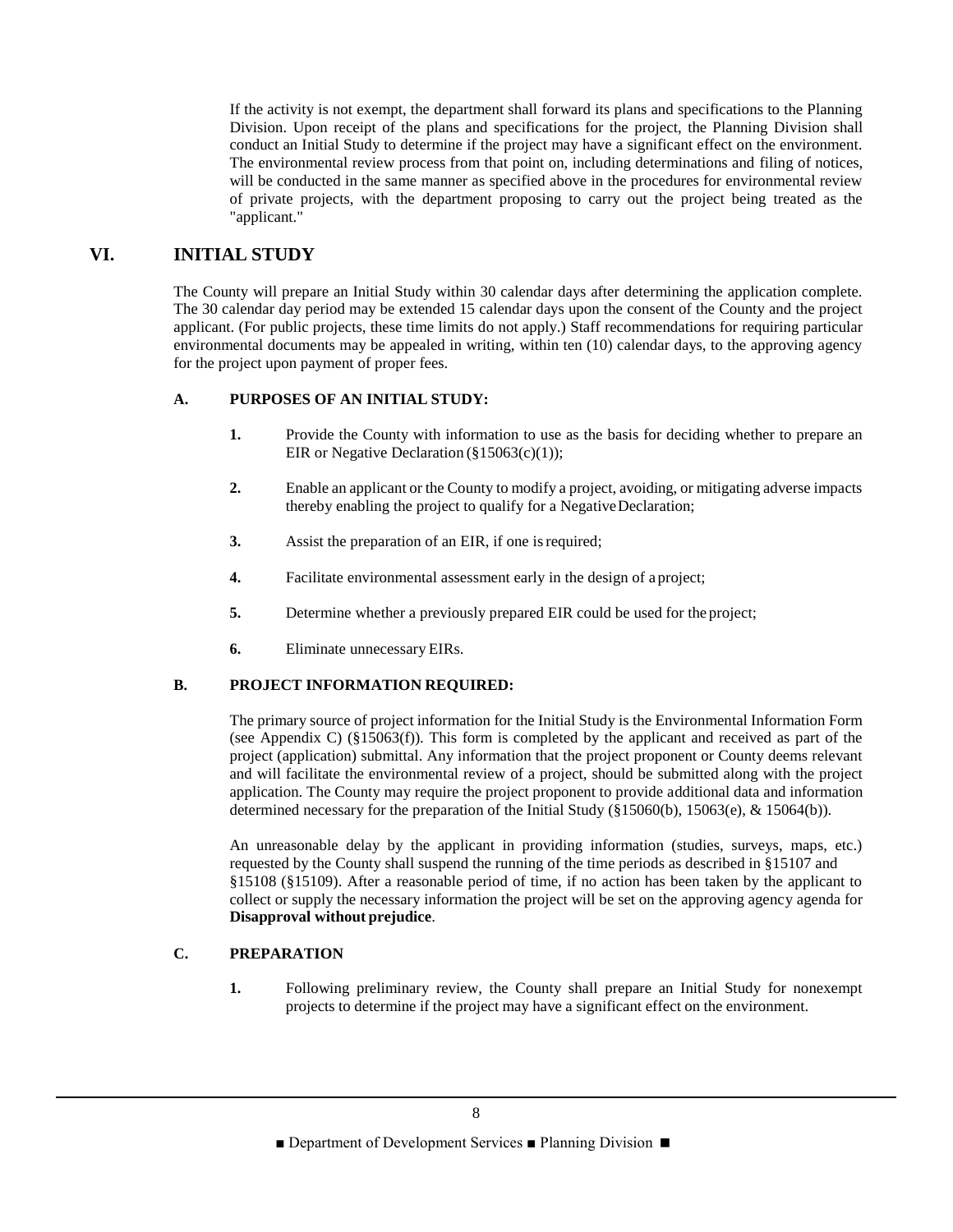**2.** On projects where the County can clearly determine that an EIR will be required for the project, the County may skip any further initial review of the project and begin work directly on the EIR process. (See discussion I,  $C(4)$ )

## **D. CONTENT OF INITIAL STUDY**

The Initial Study is prepared by County staff. It includes:

- project description,
- environmental setting,
- environmental checklist,
- identification of environmental effects by use of a checklist, matrix, or other method,
- discussion of any impacts and ways to avoid or mitigate identifiedimpacts,
- examination of consistency with zoning, general plans and other applicable land use controls (§15063(d)).

All phases of project planning, implementation, and operation shall be considered in the Initial Study. Staff shall consult with County departments, public entities that may be a responsible or trustee agency for the project and any individuals or organizations otherwise concerned.

## **E. DETERMINING ENVIRONMENTAL SIGNIFICANCE**

Critical to the environmental analysis is the determination of significant effect. The CEQA Guidelines define the term "significant effect on the environment" as "a substantial, or potentially substantial, adverse change in any of the physical conditions within the area affected by the project including land, air, water, minerals, flora, fauna, ambient noise, and objects of historic and aesthetic significance." (CEQA Guidelines, §15382)

The environmental evaluation must consider:

- **Primary or Direct impacts:** such as construction-related impacts of dust and noise  $(\$15064(d)(1));$
- **Secondary or Indirect impacts:** such as those associated with growth resulting from additional infrastructure capacity (§15064(d)(2)); and,
- **Cumulative impacts:** such as those resulting from the total effect of a group of proposed projects or programs, over time (§15065(c)).

Significance will be judged by the intensity and longevity of the change, the size of the area affected, and deviation from existing conditions. Establishing thresholds of significance is the best way to enable a determination of environmental impacts.

- 1. **Mandatory Findings of Significance (§15065):** The project may be found to have a significant effect on the environment if any of the following findings are made by the County.
	- a. The project has the potential to substantially degrade the quality of the environment, substantially reduce the habitat of a fish or wildlife species, cause a fish or wildlife population to drop below self-sustaining levels, threaten to eliminate a plant or animal community, reduce the number or restrict the range of a threatened or endangered plant or animal, or eliminate important examples of the major periods of California history or prehistory.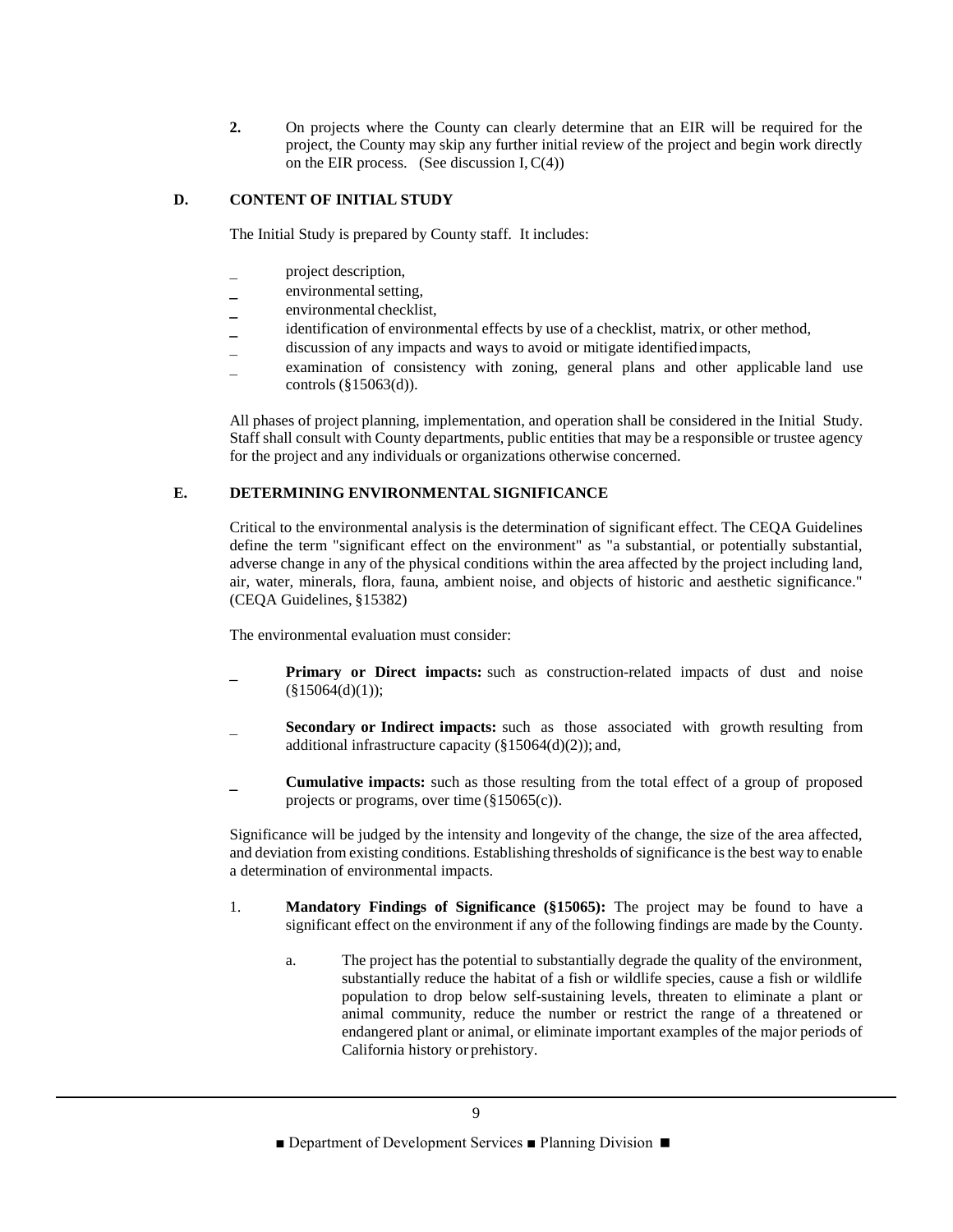- b. The project has possible environmental effects which are individually limited but cumulatively considerable. As used in this subsection, "cumulatively considerable" means that the incremental effects of an individual project are considerable when viewed in connection with the effects of past projects, the effects of other current projects, and the effects of probable future projects.
- c. The environmental effects of a project will cause substantial adverse effects on human beings, either directly or indirectly.

The County **must** prepare an EIR if any of these Findings occur (Appendix D, Environmental Checklist).

- 2. **Effects That Are Normally Significant:** A project will normally have a significant environmental effect if it may indirectly or directly affect the following:
	- a. Land Use
		- (1) Conflict with adopted environmental plans and goals of the community where it is located.
		- (2) Disrupt or divide the physical arrangement of an established community.
		- (3) Conflict with established recreational, educational, religious, or scientific uses of the area.
		- (4) Convert prime agricultural land to nonagricultural use, or impair the agricultural productivity of prime agriculturalland.
	- b. Aesthetics
		- (1) Have a substantial, demonstrable negative aesthetic effect.
	- c. Population, Housing, and Employment
		- (1) Induce substantial growth or concentration ofpopulation.
		- (2) Displace a large number of people.
	- d. Public Services
		- (1) Breach published national, state, or local standards relating to solid waste or litter control.
		- (2) Extend a sewer trunk line with capacity to serve newdevelopment.
		- (3) Require a "will serve" letter from a public agency and the agency identifies serious deficiencies in providing service.
	- e. Vehicle Miles Traveled (VMT)
		- (1) Butte County has adopted thresholds of significance to be applied to all discretionary projects that are unable to be screened from VMT analysis or considered de minimus. The Butte County thresholds of significance were

<sup>■</sup> Department of Development Services ■ Planning Division ■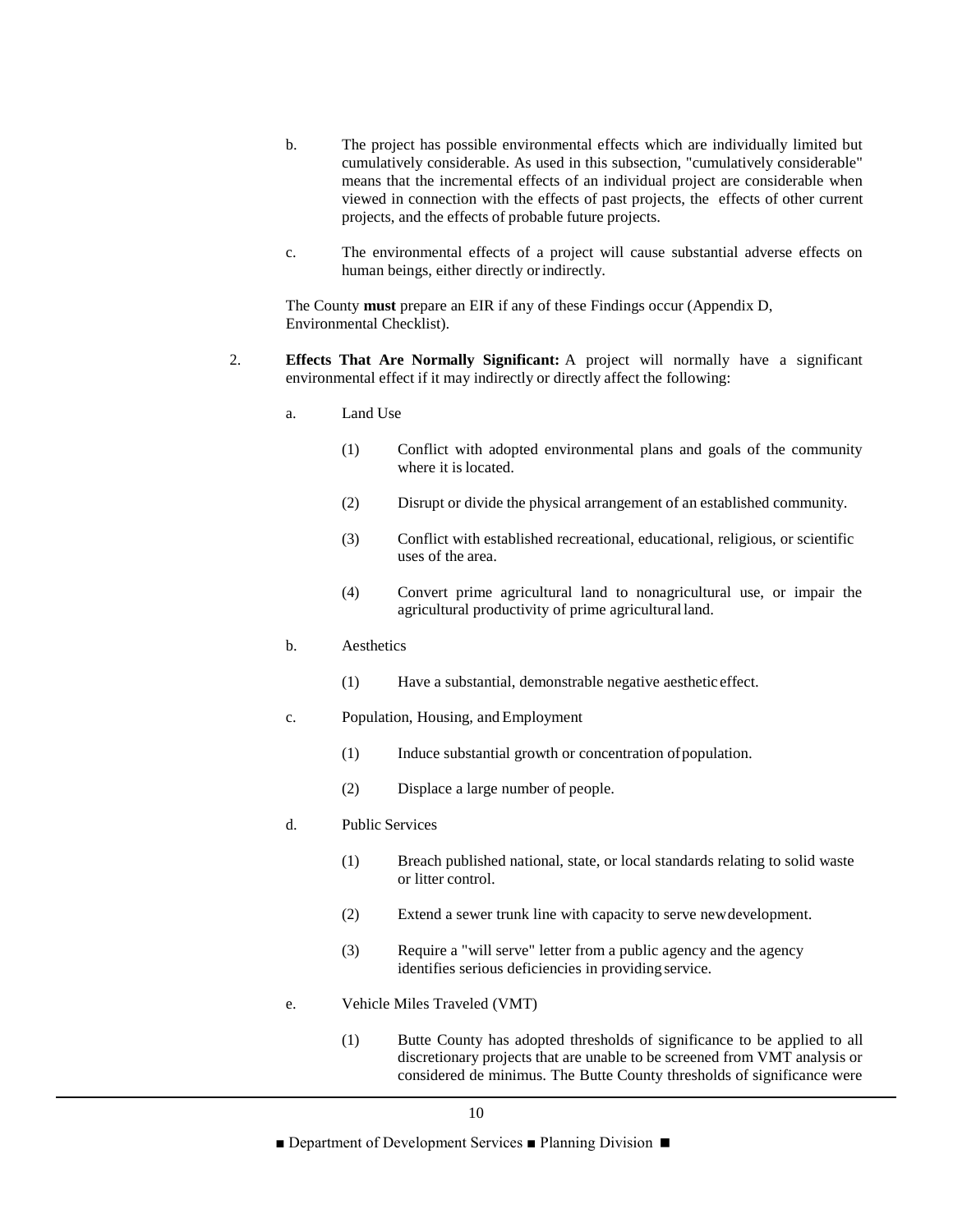adopted under Board Resolution No, \_\_\_\_\_, and are entitled the *Butte County California Environmental Quality Act Interim Transportation Threshold*. This document is on file and maintained by the Department of Development Services.

- f. Air
	- (1) Violate any ambient air quality standard, contribute substantially to an existing or projected air quality violation, or expose sensitive receptors to substantial pollutant concentrations.
- g. Noise
	- (1) Increase substantially the ambient noise levels for adjoiningareas.

## h. Geology

(1) Expose people or structures to major geologic hazards.

#### i. Hydrology

- (1) Substantially degrade water quality.
- (2) Substantially degrade or deplete groundwaterresources.
- (3) Contaminate a public water supply.
- (4) Interfere substantially with groundwaterrecharge.
- (5) Cause substantial flooding, erosion, orsiltation.

#### j. Biological Resources

- (1) Substantially affect a rare or endangered species.
- (2) Interfere substantially with the movement of any resident or migratory fish or wildlife species.
- (3) Substantially diminish habitat for fish, wildlife, or plants.

#### k. Cultural Resources

(1) Disrupt or adversely affect a prehistoric or historic archaeological site or a property of historic or cultural significance to a community or ethnic or social group; or a paleontological site except as a part of a scientific study.

#### l. Energy

- (1) Encourage activities that result in the use of large amounts of fuel, water, or energy.
- (2) Use fuel, water, or energy in a wasteful manner.

■ Department of Development Services ■ Planning Division ■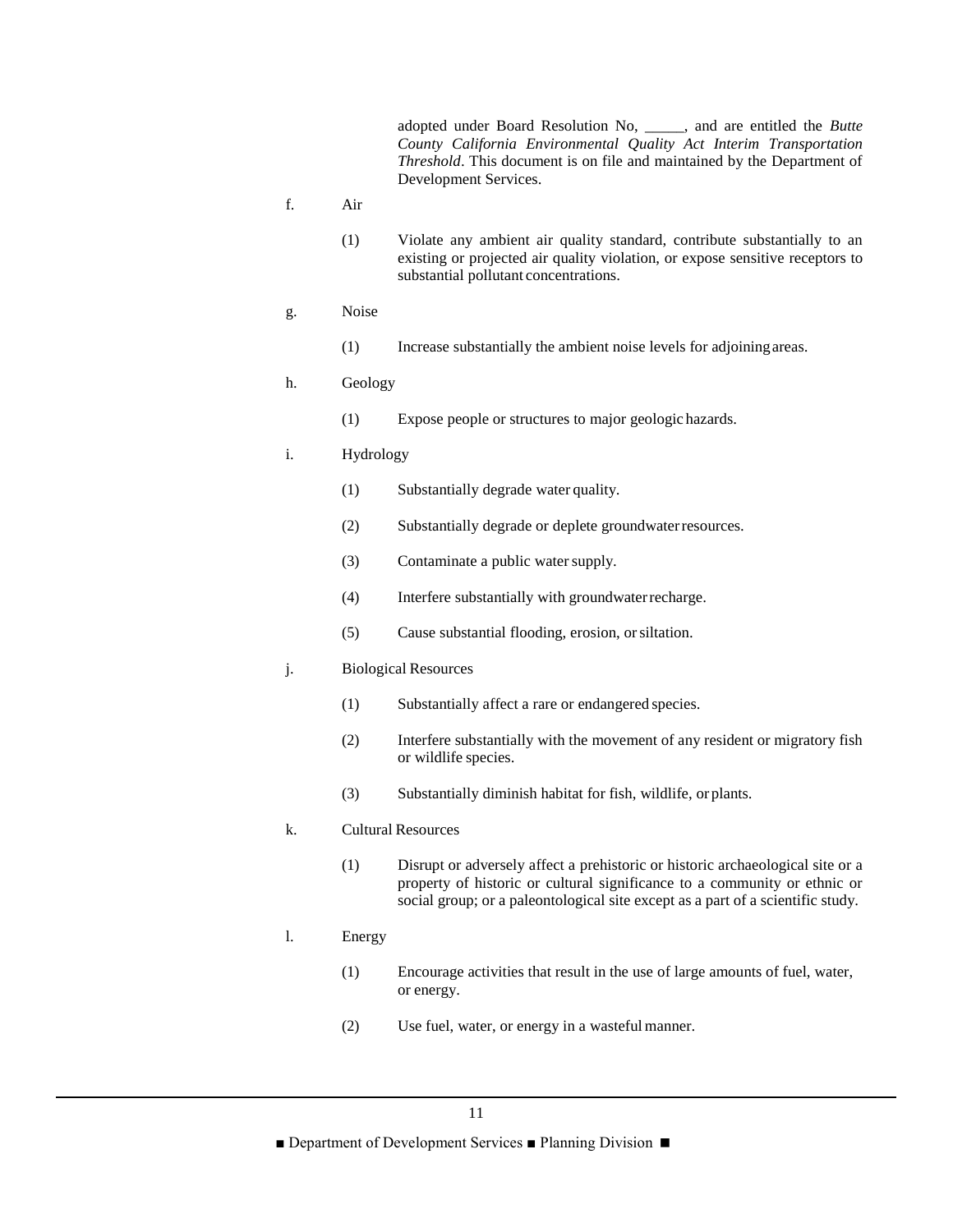- m. Hazards
	- (1) Create a potential public health hazard or involve the use, production, or disposal of materials which pose a hazard to people or animal or plant populations in the area affected.
	- (2) Interfere with emergency response plans or emergency evacuationplans.
- **F. THRESHOLDS:** Determining the significance of environmental impacts is a critical and often controversial aspect of the environmental review process. It is critical because a determination of significance requires that the project be substantially altered, or that mitigation measures be readily employed to avoid the impact or reduce it below the level of significance. If the impact cannot be reduced or avoided, an Environmental Impact Report (EIR) must be prepared.

State CEQA Guidelines define the term "significant impact on the environment" as a substantial, or potentially substantial, adverse change in any of the physical conditions within the area affected by the project. However, there is no iron-clad definition of what constitutes a substantial change because the significance of an activity may vary according to location.

- **G. FORMULATION OF MITIGATION MEASURES (Section 15370):** Mitigation measures are actions designed to alleviate or avoid the adverse environmental effects of proposed plans and projects. If there is a potential for significant impacts, efforts should be made to identify and incorporate mitigation measures, either into the project design prior to completion of the Initial Study, or staff, in consultation with the applicant, shall incorporate appropriate mitigation measures into the project approval. If identified impacts can be mitigated to a non-significant level, a mitigated Negative Declaration can be used. Impacts must be reduced to a non-significant level or an EIR is required. Mitigation includes:
	- 1. *Avoiding* the impact altogether by not taking a certain action, or parts of an action or redesigning the project;
	- 2. *Minimizing* impacts by limiting the degree or magnitude of the action and its implementation;
	- 3. *Repairing, rehabilitating, or restoring* an impactedenvironment;
	- 4. *Reducing or eliminating* the impact over time by preservation and maintenance operations during the life of the action;
	- 5. *Compensation* for the impact by replacing or providing substitute resources or environments.

Creativity, reasonableness, and practicality should be used in developing mitigation measures for identified impacts, providing that the mitigation adequately and accurately addresses the impact.

A Mitigation Monitoring & Reporting Program shall be made a condition of approval of the project. The County shall require applicants to furnish a monitoring program for each mitigation measure required. The Mitigation Monitoring Program shall be required to be submitted by the applicant within 45 calendar days after approval of the project. For mitigation of complicated or technical impacts, a consultant may need to be hired at the developer's expense (see Section VII Mitigation Monitoring or Reporting Program).

When other agencies have jurisdiction over aspects of the project, the developer will have to meet the design, mitigation, and monitoring requirements imposed by those agencies, as well as any additional requirements established by Butte County.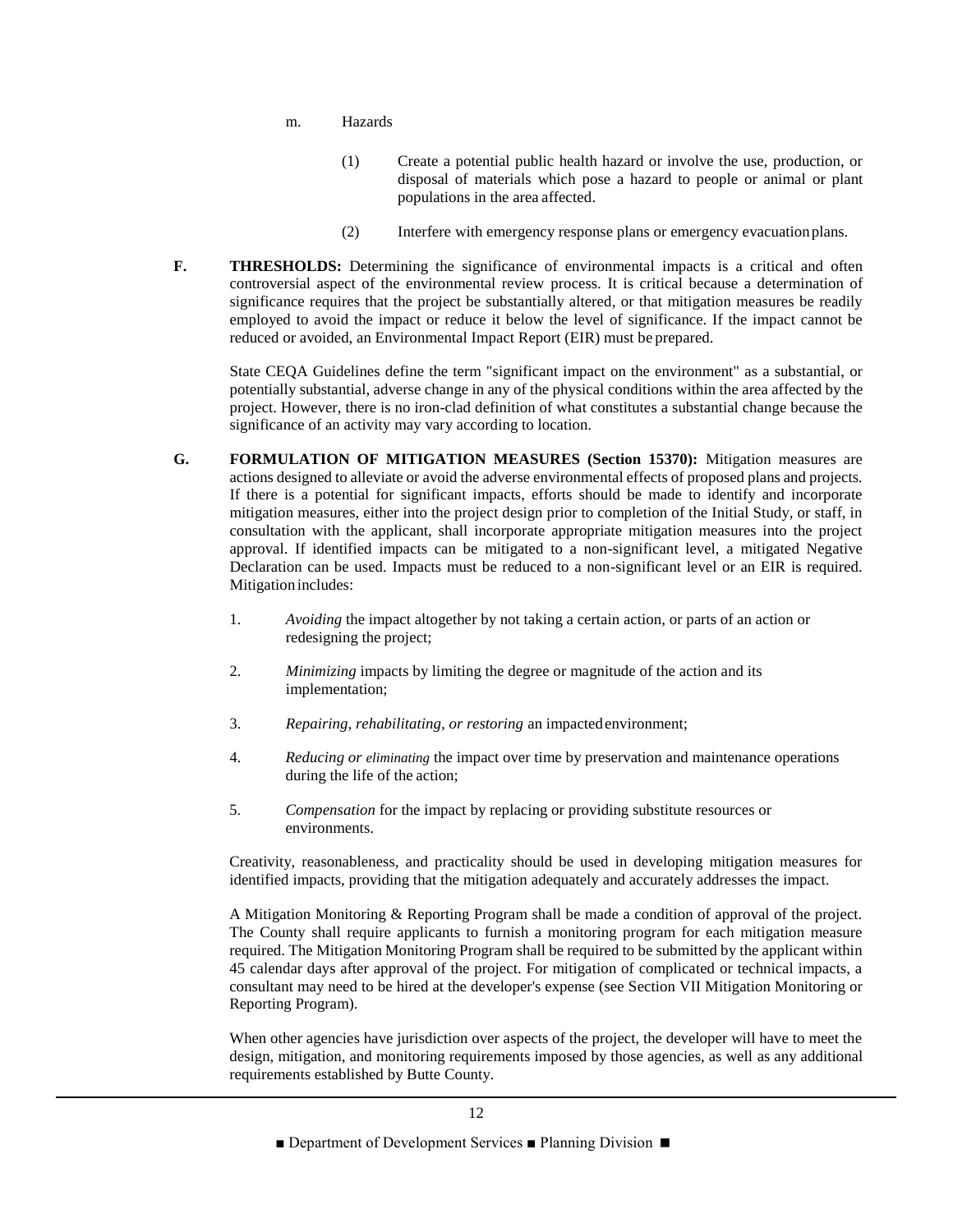## **VII. NEGATIVE DECLARATIONS (Guidelines, §15070)**

There are two types of Negative Declarations: a (standard) Negative Declaration, and a Negative Declaration with mitigations, or "Mitigated Negative Declaration." When the Initial Study shows that the project may not have a significant effect on the environment CEQA allows for a Negative Declaration to be adopted.

CEQA continues to give the County the option of allowing applicants to modify their project so that the County can make a finding that the project would not have a significant effect on the environment as proposed. If the applicant can modify his project to avoid potential significant effects, he can qualify for a Mitigated Negative Declaration.

- **A. PREPARATION OF A NEGATIVE DECLARATION (Section 15070):** A Negative Declaration shall be prepared for non-exempt projectsif:
	- **1.** The Initial Study shows that there is no substantial evidence of the project having a significant effect on the environment; or
	- **2.** The Initial Study identified potentially significant effectsbut:
		- **a.** Prior to completion of the Initial Study, the project is revised to avoid or mitigate the effects to a point where no significant effects would occur; and
		- **b.** There is no substantial evidence that the project, as revised, may have a significant effect on the environment.
- **B. CONTENTS OF NEGATIVE DECLARATIONS (Section 15071):** A Negative Declaration shall include:
	- **1.** A brief project description;
	- **2.** The location of the project (preferably a location map), and the name of the project proponent;
	- **3.** A proposed finding that the project will not have a significant effect on the environment;
	- **4.** An attached copy of the Initial Study documenting reasons to support the finding;
	- **5.** Mitigation Measures, if any, included in the project to avoid potentially significant effects.
- **C. PUBLIC NOTICE (§15072):** The County shall notify the public of its intention to adopt a Negative Declaration, and provide opportunities to review it and any related documents by direct mail to all landowners within a 300 foot radius of the exterior project boundary, but not less than ten (10) properties in the surrounding area. The notice shall include a reference as to where all documents are available for review. The notice shall also be published in a newspaper of local circulation.

Where one or more state agencies will be a Responsible Agency or a Trustee Agency or will exercise jurisdiction by law over natural resources affected by the project, the County shall send ten copies of the Negative Declaration to the State Clearinghouse for distribution to the state agencies (§15073).

Public review period for a Negative Declaration shall be at least 20 calendar days. The review period for a Negative Declaration which has been submitted to the State Clearinghouse shall be at least 30 calendar days (Public Resources Code, Section 21091).

<sup>■</sup> Department of Development Services ■ Planning Division ■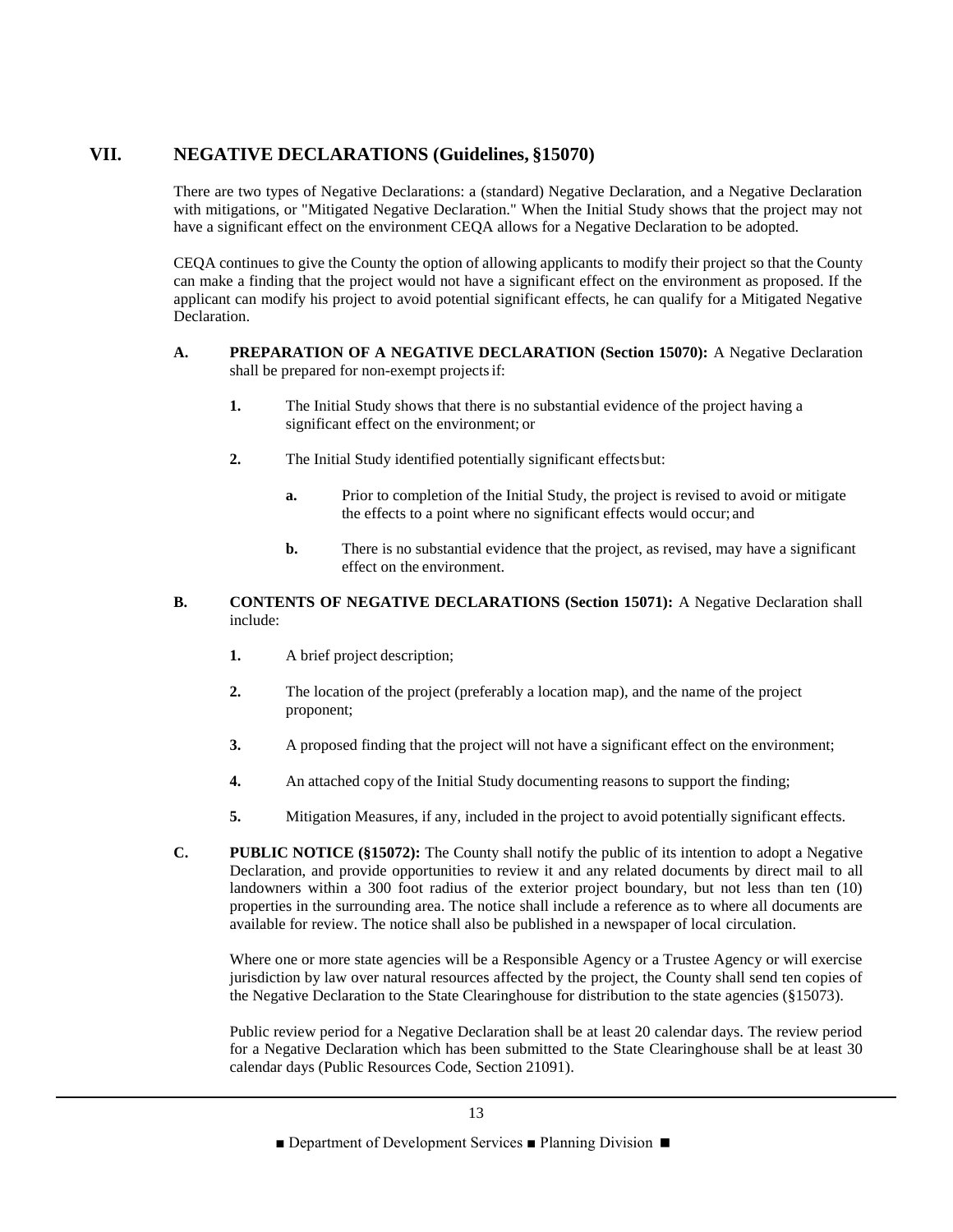- **D. TIME LIMITS:** The Negative Declaration must be completed and ready for approval within 105 calendar days from the date when the County accepted the application as complete. Approval of the Negative Declaration by the hearing body may occur at a later date (§15107). Any unreasonable delays resulting from failure of the applicant to provide information requested by the County and necessary to complete the Negative Declaration, shall suspend these limits (§15109).
- **E. CONSIDERATION AND APPROVAL OF NEGATIVE DECLARATIONS (§15074):** Prior to project approval, the hearing body responsible for approval of the project shall consider the proposed Negative Declaration with any comments received during the reviewprocess:
	- a) The hearing body shall approve the Negative Declaration if it finds on the basis of the Initial Study, and comments received, that there is no substantial evidence of significant effects on the environment.
	- b) The Negative Declaration shall reflect the County's independent judgment and analysis.
	- c) The County shall inform, through public notice, the location and custodian of documents or other material which constitutes the record.
	- d) When a Mitigated Negative Declaration is adopted, the County shall adopt a mitigation monitoring program (PRC §21081.6).
	- e) A Negative Declaration cannot be adopted for a project within the boundaries of a comprehensive airport land use plan without first considering safety and noise issues (PRC §21096).
- **F. NOTICE OF DETERMINATION (§15075):** After deciding to carry out or approve a project for which a Negative Declaration has been approved, the County shall file a Notice of Determination with the County Clerk within five (5) working days. The Notice of Determination shall be posted with the County Clerk within 24 hours of receipt from a lead agency and remain posted for at least 30 calendar days. The County must then retain the notice for not less than 9 months. Filing and posting the Notice of Determination starts a 30 calendar day statute of limitations on court challenges to CEQA approvals. Failing to file the Notice of Determination extends the statute of limitations to 180 calendar days. If the project requires a discretionary approval from any State agency, the notice shall also be filed with the Governor's Office of Planning and Research.

**Public Review:** The review period for a Negative Declaration shall not be less than 20 calendar days (30 calendar days when the document is submitted to the State Clearinghouse).

## **VIII. ENVIRONMENTAL IMPACT REPORTS (EIRs)**

The EIR process starts with the decision to prepare an EIR. This decision will be made either during preliminary review (Guidelines, §15060) or at the conclusion of an Initial Study (§15064).

**A. DECISION TO PREPARE AN EIR (§15063):** If the Initial Study determines that a project may have a significant effect on the environment, which cannot be eliminated by changing the project or adding mitigation measures, the County shall initiate the preparation of an EIR. If the County can determine that an EIR will clearly be required for the project, an Initial Study is not required but may still be desirable.

The Director of Development Services, or the Director's designee, will determine whether an EIR is required within 30 calendar days of determining the application complete. A 15 calendar day extension may be approved upon consent of the applicant.

<sup>■</sup> Department of Development Services ■ Planning Division ■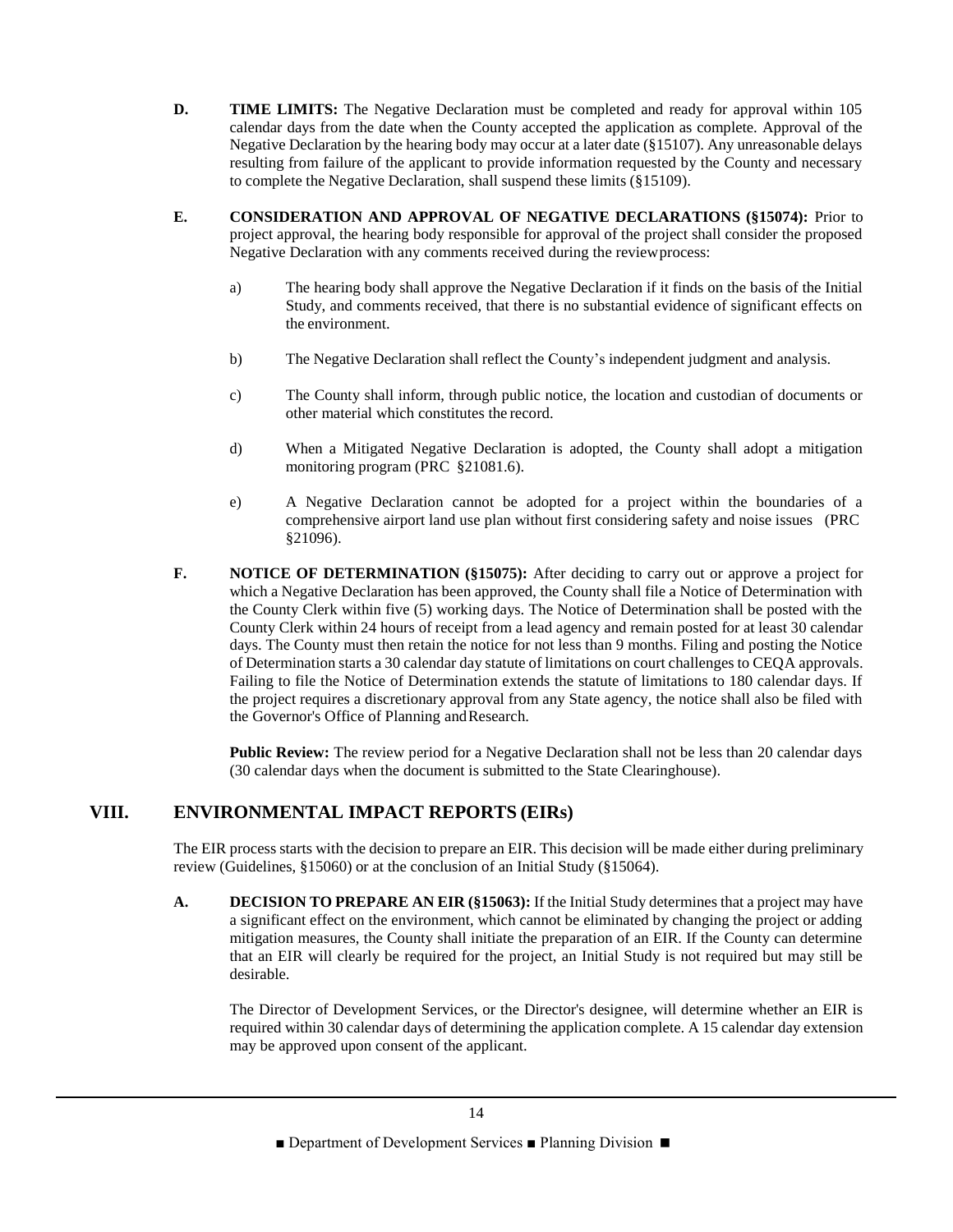- **B. SCOPE OF AN EIR (§15082):** The breadth of analysis in the EIR shall be determined by the Initial Study, comments of the County staff, and responses to the Notice of Preparation. The EIR should focus on potentially significant impacts, and need not discuss items determined to be insignificant by the Initial Study, or items not raised in response to the Notice of Preparation. For projects of unusual scope or complexity, County staff may hold a community scopingmeeting.
- **C. LETTER TO APPLICANT:** Prior to the preparation and distribution of the Notice of Preparation, the County shall send to the applicant a letter giving notice of the need for an EIR. Within fifteen (15) calendar days the applicant shall notify the County in writing of his/her agreement to proceed with an EIR. Failure of the applicant to respond in writing within this time period shall result in the scheduling of the project for hearing with a recommendation of **Disapproval without prejudice**.

In the letter to the applicant, the County shall include information regarding appeal procedure, fees for EIR administration, the scope of the EIR coverage (with the Initial Study attached), and directions to the applicant on how to proceed. These directions shall include: description of the County's consultant selection process, and directions regarding the County/applicant/consultant three-party contract.

- **D. APPEAL:** If the applicant wishes to appeal the County's finding that an EIR is required, the applicant shall file an appeal within 10 calendar days of the date of mailing the letter. The applicant shall submit, along with the appropriate filing fee, a letter specifying the reasons why an EIR should not be required. The appeal shall be filed with the Planning Division of Development Services. Action on these appeals shall be heard by the decision-making bodyfor the project.
- **E. NOTICE OF PREPARATION (§15082):** After determining that an EIR is required, and upon written confirmation of acceptance by the applicant of the need to prepare an EIR, the County shall prepare and distribute a Notice of Preparation (NOP) for an EIR. The NOP shall consist of the Notice of Preparation form and include a copy of the Initial Study. If any State agency is affected the Notice shall be sent to the State Clearinghouse in the Office of Planning and Research for distribution.

**Response to Notice of Preparation.** Each Responsible Agency shall provide a response within 30 calendar days after receiving the Notice of Preparation. If a Responsible Agency fails to reply within 30 calendar days with either a response or a request for additional time, the County may assume that the Responsible Agency has no response to make.

## **F. CONSULTANT SELECTION PROCEDURE:**

Once it has been determined that an EIR is required in accordance with the process described above the consultant selection process can begin. The County will select approximately five (5) consultants from the approved list of EIR consultants. It should be noted that the County has many local consultants who are well qualified to be used as prime and subconsultants for EIRs. It is the desire of the County to utilize local consultants when possible and feasible.

The County will start at the top of the approved list and proceed down the list selecting the next consultants in line. The approved consultant list will contain consultants listed in random order reestablished each time the list is updated. As part of the consultant selection process the applicant will be asked to review and approve the consultants chosen and to verify that there is no conflict of interest with the applicant.

The applicant can request that another consultant on the approved list be substituted for one or more of the consultants initially selected by the County. The list will be updated twice a year to add consultants and to remove those consultants who no longer provide environmental services.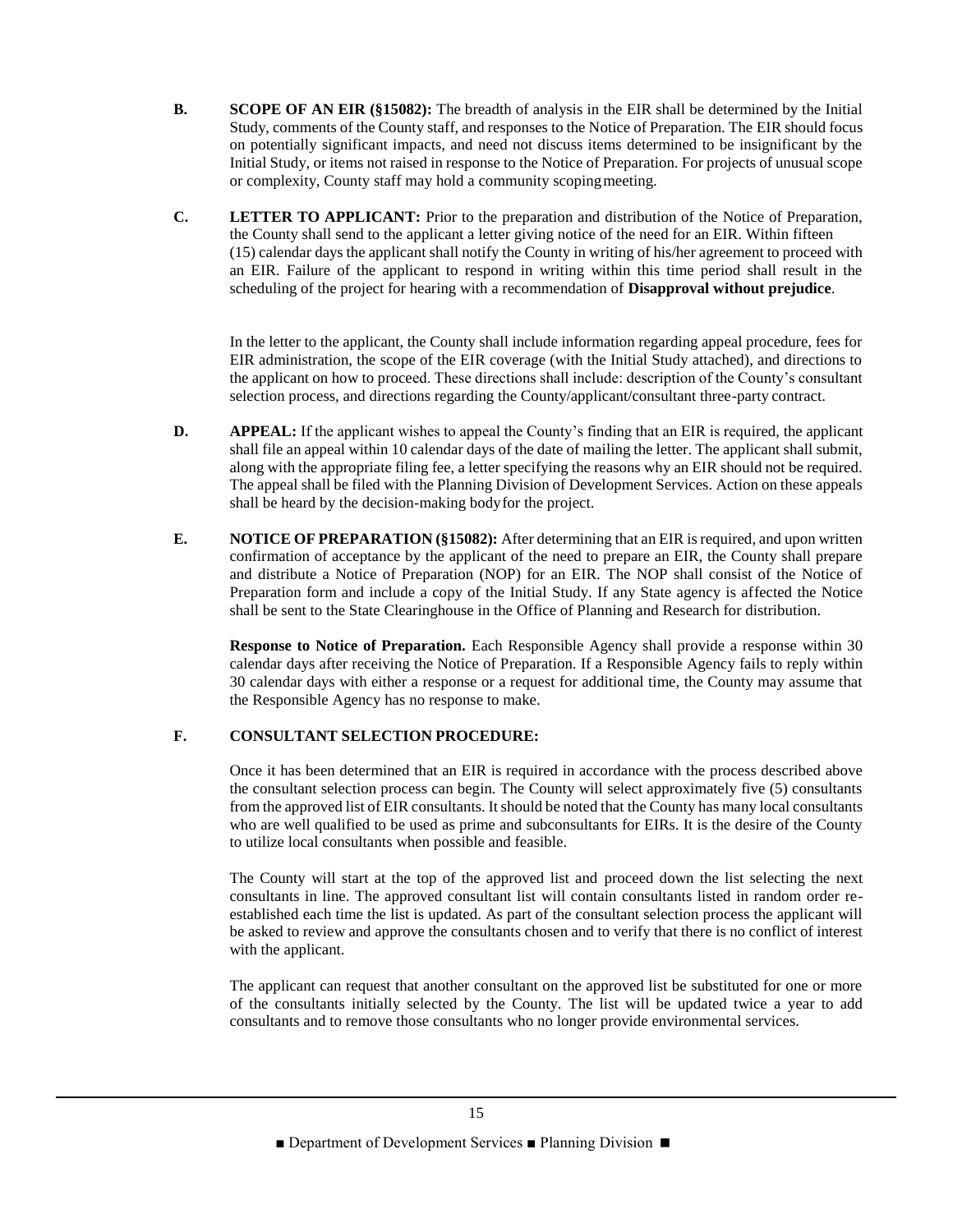After the selection of five consultants the County shall prepare a letter of interest with a brief scope of work requesting that each consultant express their interest in submitting a proposal. Upon determination that at least a group of five consultants desire to propose, the County shall set and hold a pre-proposal meeting with interested consultants and the applicant. Prior to or at the meeting the County will provide the consultants with a detailed project description and supporting material and maps, advise them of the areas of concern, and specify the extent of analysis desired. The consultants will have the opportunity to ask questions of the County staff and the applicant at the pre- proposal meeting. Any questions that do arise after the close of the pre-proposal meeting must be directed through County staff. If the questions affect the final content of the request for proposal or the scope of work, County staff will inform all consultants byphone.

The preparation of the consultant proposal shall conform to the format and content specified in the County's Request for Proposal. It should be noted that it is the intent of the County to ask for the applicant's review of all proposals and the applicant's review and ranking of the consultants. The County will consider the applicant's recommendations; however, the final selection of the consultant shall be made by the County. Prior to executing any contract, the consultant retained by the County shall file a statement of economic interest with the County Clerk, and demonstrate possession of liability insurance and statutory workers compensation coverage acceptable to the County.

If consultants are retained for the preparation of environmental documents and the project is not initiated by the County, the applicant shall be responsible for the expenses involved in the preparation of the environmental documents. The selection of a consultant and execution of a contract shall be completed in accordance with the requirements of state law.

- **G. FEES.** To begin the EIR preparation process the applicant shall submit to the Planning Division:
	- 1. A letter to the County, accepting the County's decision requiring anEIR;
	- 2. Payment of the fees established by Sections 3-43 and 3-44 or the Butte County Code.
- **H. EXECUTION OF CONTRACT:** The contract for consultant services shall be a tri-party agreement which includes the County, the applicant, and the consultant. The contract shall reference the scope of work, include the preparation of the administrative draft, draft EIR, and Final EIR, attendance at public hearings, preparation of the response to comments, and reproduction costs. The selection of a consultant and execution of a contract shall be completed within 45 calendar days from date application has been determined to be complete.
- **I. PREPARATION OF ADMINISTRATIVE DRAFT EIR (§15084):** The Administrative Draft of the EIR is considered a working document to be circulated among County staff and any responsible agency, if appropriate. The consultant shall submit a minimum of five (5) copies of the Administrative Draft EIR for staff and applicant review. The purpose of staff review is to evaluate the EIR for adequacy and accuracy prior to public circulation. Generally, review of the administrative draft EIR is concluded within a few weeks, after which comments are provided to the consultant, who prepares the draft EIR for publication and distribution.
- **J. NOTICE OF COMPLETION OF A DRAFT EIR (§15085):** As soon as the draft EIR is completed and ready for public circulation, a Notice of Completion shall be filed with the Governor's Office of Planning and Research (OPR), 1400 10th Street, Room 121, Sacramento, CA95814.

Receipt of this notice by OPR will initiate the mandatory 45 calendar day review period for draft EIRs. The State Clearinghouse may set shorter review periods when requested by the County due to exceptional circumstances.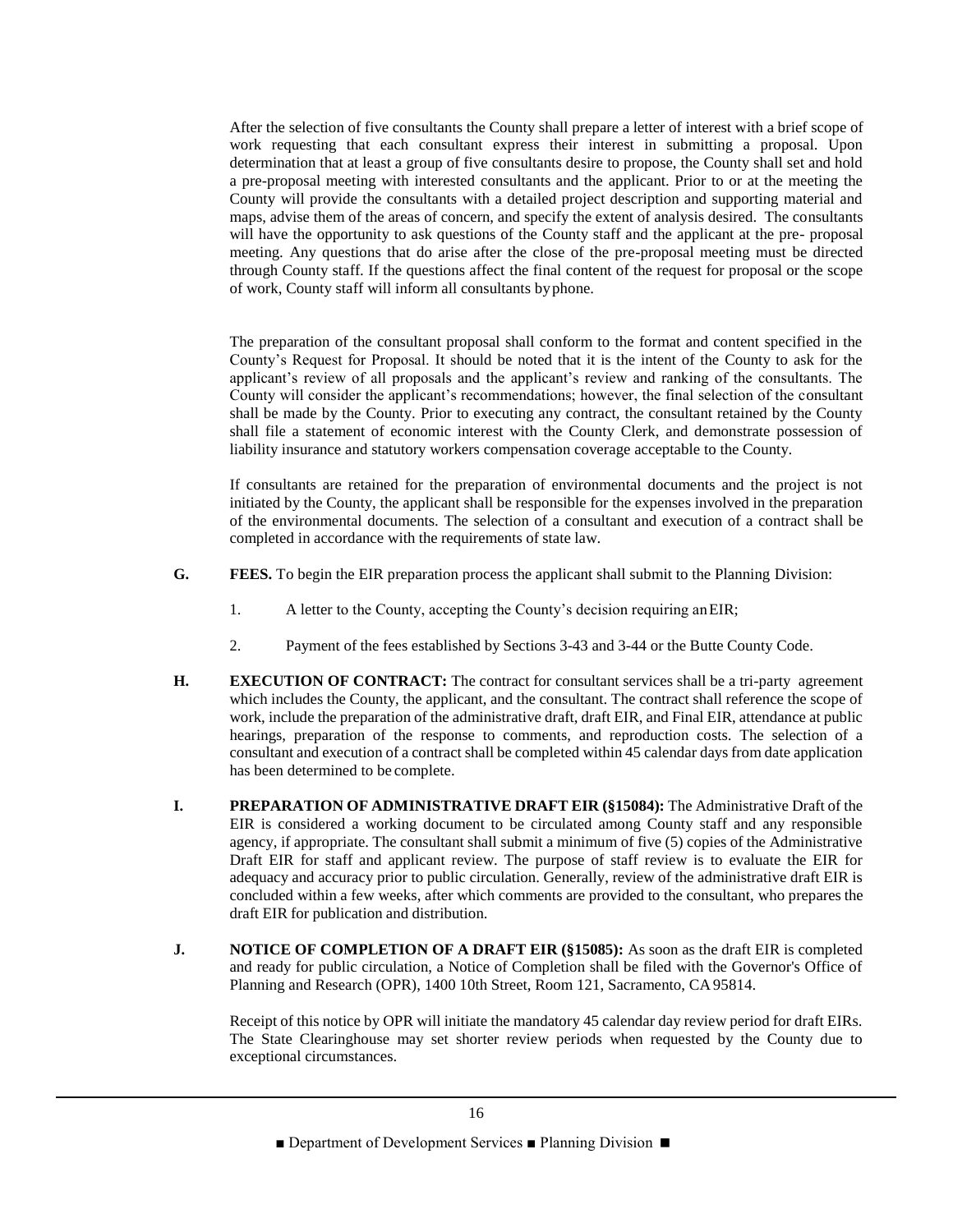- **K. PUBLIC REVIEW OF DRAFT EIRs (§15087):** At the time the Notice of Completion is filed with OPR, the County shall provide notice of the availability of a draft EIR by means of a public notice in a local newspaper. Additional notice shall be provided by direct mailing to property owners within 300' of the site. The public notice shall include the name of the staff person to contact, length of the review period, and deadline for receipt of comments. The public notice shall inform the public of the presence of hazardous wastes. Copies of the draft EIR will be made available at all County libraries, the public counter at the Department of Development Services, Planning Division, and County Administration Offices. Copies of the draft EIR will be made available for purchase at local printing/copying companies. The public review period for a draft EIR shall not be less than 30 calendar days (45 calendar days when the document s submitted to the State Clearinghouse). The State Clearinghouse is authorized to allow a shorter review period for submitted draft EIRs of 30 calendar days (PRC §21091).
- **L. PUBLIC HEARING ON DRAFT EIR:** A public hearing held before the approving body shall be conducted to solicit additional comments on the draft EIR. Notice of the hearing shall be provided by means provided in subsection K, above, and/or by other additional means as determined by the Director of Development Services, or his designee. The public hearing shall be scheduled during the review period, prior to the last week of the 45 day review period. For clarity and accuracy of the record, written comments are encouraged in conjunction with, or in lieu of, oral testimony. The hearing body may extend the comment period and continue the public hearing, if additional time is warranted.
- **M. EVALUATION OF RESPONSES TO COMMENTS (§15088):** After the review period for the draft EIR closes, staff will assemble all written comments and summary minutes of comments made at the public hearing(s) and transmit this package to the consultant for preparation of the "Response to the Comments." Staff will work closely with the consultant to determine:
	- a. Which comments address environmental impacts and mitigation(s). These comments shall be responded to by the consultant/staff;
	- b. Which comments address the merits of the project (as distinguished from environmental impacts of the project) and do not require a response, but should be noted for the record;
	- c. Which comments are beyond the scope of environmental review (such as legal interpretations); and
	- d. Which comments on impacts are too speculative for evaluation.

Responses shall be provided for all comments. At least ten (10) calendar days before certifying the EIR, the response to comments document must be provided to all agencies or individuals who request response to their comments.

- **N. PREPARATION OF THE FINAL EIR (§15089):** The final EIR will consist of the draft EIR unchanged, copies of comments received, the response to comments and a list of persons and organizations who made comments.
- **O. CERTIFICATION OF THE FINAL EIR AND TIME LIMITS:** The approving body shall certify the final EIR for private projects within one year of accepting the application for the project as complete.

Upon consent of the applicant and the County, the one-year limit may be extended a maximum of an additional 90 calendar days.

■ Department of Development Services ■ Planning Division ■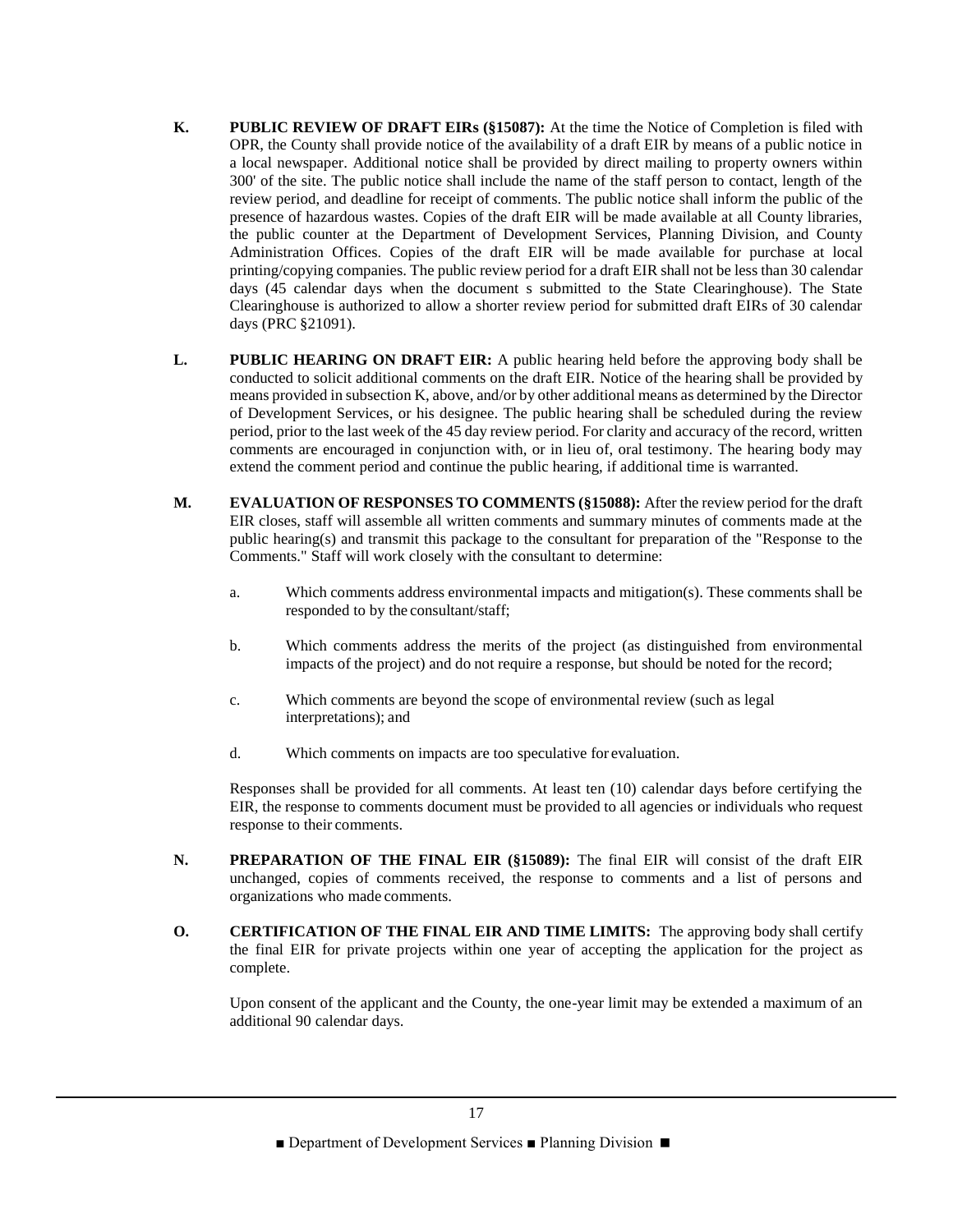Delays by the applicant in providing necessary information to complete the final EIR shall suspend these time periods. In certifying the final EIR the approving body shall find that the final EIR was prepared in compliance with CEQA, was reviewed and considered prior to project approval, and reflects the independent judgment of the County.

- **P. FINDINGS** (§15091): The County shall not approve or carry out a project for which a certified EIR identifies one or more significant environmental effects unless written findings for each of the significant effects, accompanied by a brief explanation of the rationale for each finding are made. Findings must be supported by substantial evidence in the record of project review. The possible findings are:
	- 1. Changes have been required, or incorporated into, the project that avoid or substantially lessen the significant environmental effects as identified in the certified final EIR. Necessary changes are generally identified after preparing the Initial Study.
	- 2. Changes that would avoid or substantially lessen the significant environmental effects are within the jurisdiction of another public agency or have already been adopted by another agency.
	- 3. Specific economic, social or other considerations make the identified mitigation measures or project alternatives infeasible.
- **Q. APPROVAL:** After considering the final EIR and certifying this document as adequate, the hearing body shall not approve a project for which an EIR was prepared unless the project as approved will not have a significant effect on the environment, or all avoidable significant effects on the environment have been eliminated or substantially lessened; or any remaining significant effects on the environment are determined to be unavoidable and acceptable based on the findings described above.
- **R. STATEMENT OF OVERRIDING CONSIDERATIONS (§15093):** If the benefits of a proposed project outweigh the unavoidable adverse effects, such effects may be considered "acceptable." The County shall take into consideration economic, legal, social and technological benefits for consideration when determining if the benefits outweigh the significant effects. If the County approves a project that allows the occurrence of significant effects, it shall adopt a Statement of Overriding Considerations as part of the project approval that states specific reasons to support its action based on the certified final EIR and/or other information in the record. This Statement of Overriding Considerations shall be in writing. The consultant who prepared the draft and final EIR shall be responsible for drafting the findings, subject to review and approval by the decision-making body.
- **S. NOTICE OF DETERMINATION:** A Notice must be filed within five (5) working days of project approval when an EIR has been prepared and certified for the project. The Notice shall be posted with the County Clerk within twenty-four (24) hours of receipt from the lead agency and remain posted for at least 30 days. The County shall retain the notice for not less than nine months. If the project requires discretionary approval from a state agency, the Notice of Determination shall also be filed with the Office of Planning and Research.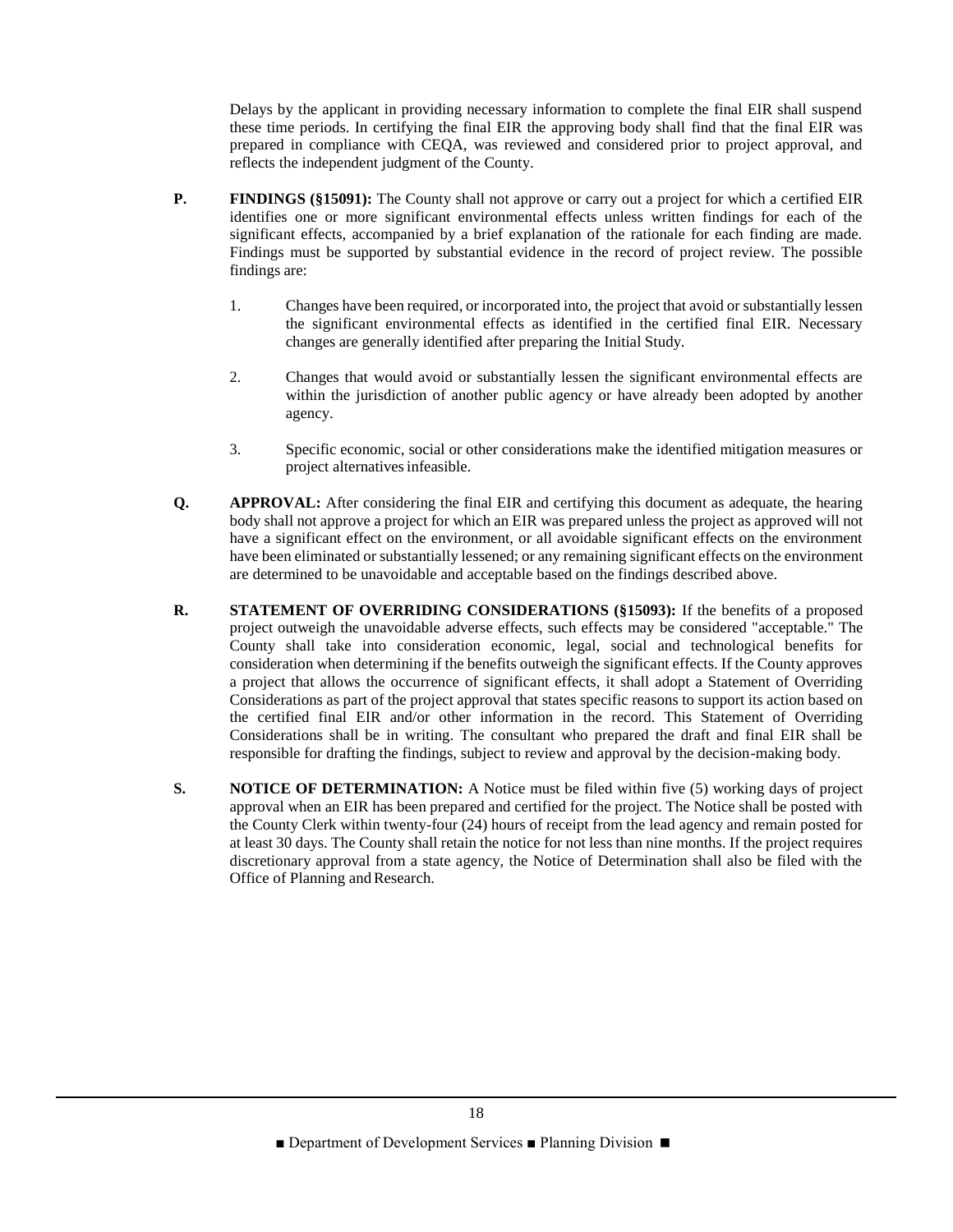# **IX. MITIGATION MONITORING AND/OR REPORTING PROGRAM**

Mitigation measures are specific requirements which will minimize, avoid, rectify, reduce, eliminate, or compensate for significant environmental effects. A monitoring and reporting program's effectiveness depends in large part upon the quality of the mitigation measures themselves. Poorly drafted measures are not only difficult to implement, they are difficult to report on andmonitor.

## **Definitions:**

**Monitoring:** the observation and oversight of mitigation activities at a project site.

**Reporting:** the communication of the monitoring results to agencies and the public.

Paper Mitigation: refers to program-level (or planned-level) mitigations (versus development-level mitigations). Program-level mitigations require review and approval of plans, designs, programs, etc., usually at the pre-construction stage prior to final map approval.

## **A. PROCESSING OF MITIGATION MONITORING AND/OR REPORTING PROGRAM: ROLES AND RESPONSIBILITIES**

## **Administrative Responsibilities**

It shall be the overall responsibility of the Director of Development Services, or the Director's designee, to perform the duties of Mitigation Coordinator. The Director shall assign the responsibilities of the Monitoring and/or Reporting Program to the Environmental Coordinator or other person(s) on staff or hired to implement the program.

#### **Monitoring Responsibility**

The Environmental Coordinator (EC) shall be responsible for:

- **a)** Coordinating the monitoring tasks and verification program;
- **b**) Ensuring that the project proponent prepares a compliance schedule;
- **c)** Coordinating monitoring by various County departments and other agencies;
- **d)** Processing and filing compliance reports and verification reports; and
- **e)** Preparing an annual environmental monitoring report.

The Environmental Coordinator shall submit regular progress and verification reports to the Director of Development Services. The Environmental Coordinator shall prepare an annual environmental monitoring report summarizing the results of the County's Mitigation Monitoring and Reporting Program. This report shall be submitted to the Director. The report will include information on deficiencies, corrective measures taken, and suggestions for more effective future mitigation measures.

## **Selection of Monitor**

The Director of Development Services or the Director's designee shall be responsible for selecting the person(s) or firm(s) hired by the County, in consultation with the project developer, to monitor the Mitigation and Reporting Program for each project. In all cases, the person(s) or firm(s)